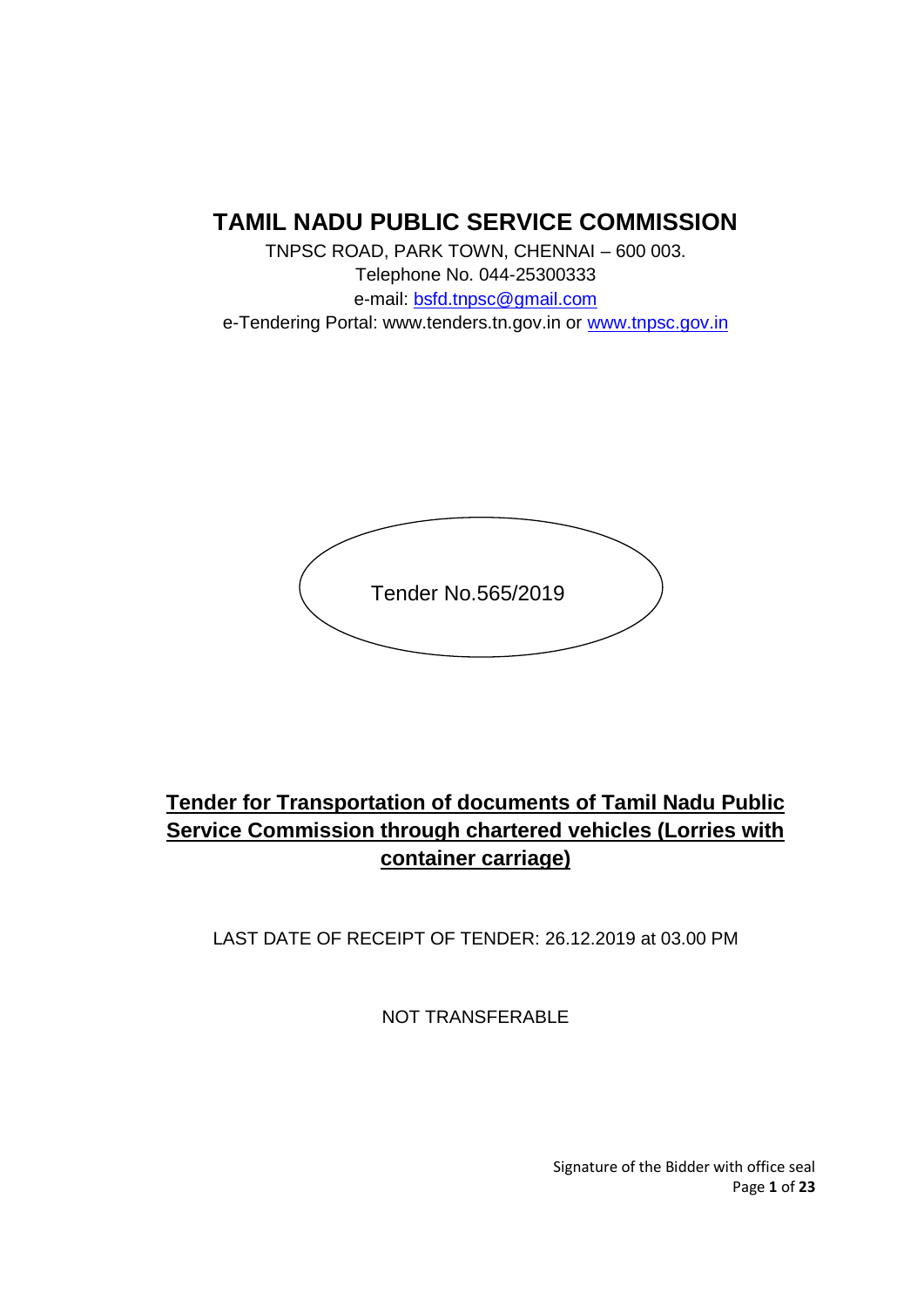## **FOR THE SPECIAL ATTENTION OF THE APPLICANTS**

1. Issuance of documents under two cover system i.e., Pre – qualification document and Price tender document to the applicant will be purely based on the basic documents and information furnished along with the requisition and cost of tender documents. Application will not confer any right on the applicant for automatic qualification for price tender for the lease work.

2. Approval of the qualified tenderer will be strictly based on the detailed evaluation done on the basis of the documents / records / evidences / certificates produced by the applicant in the application. Applicant must sign all the pages of tender schedule (Pre-Qualification & Price Tender documents).

3. The Bids should be submitted in a single sealed envelope containing two sealed envelopes of the Pre-qualification Bid and the Financial Bid. The words 'Financial Bid' should be written on the sealed envelope containing the Financial Bid. The two envelopes should be separately marked as 'Bid for the Transport contract'. Pre qualification Bid (Cover-I) will be opened as per notice inviting tender on 26.12.2019 at 04.00 P.M. After detailed evaluation, the Financial Bid of the qualified Bidders alone will be opened after giving due intimation to the technically qualified Bidders.

4. A pre Bid meeting will be held on 18.12.2019 at 03.00 P.M. at Conference Hall, Tamil Nadu Public Service Commission, Chennai-600003.

5. The Secretary, Tamil Nadu Public Service Commission, TNPSC Road, Park Town, Chennai-3 may be contacted for further information in the matter. Office Phone Number: 044 – 25300451

> **Secretary** Tamil Nadu Public Service Commission, Chennai-3.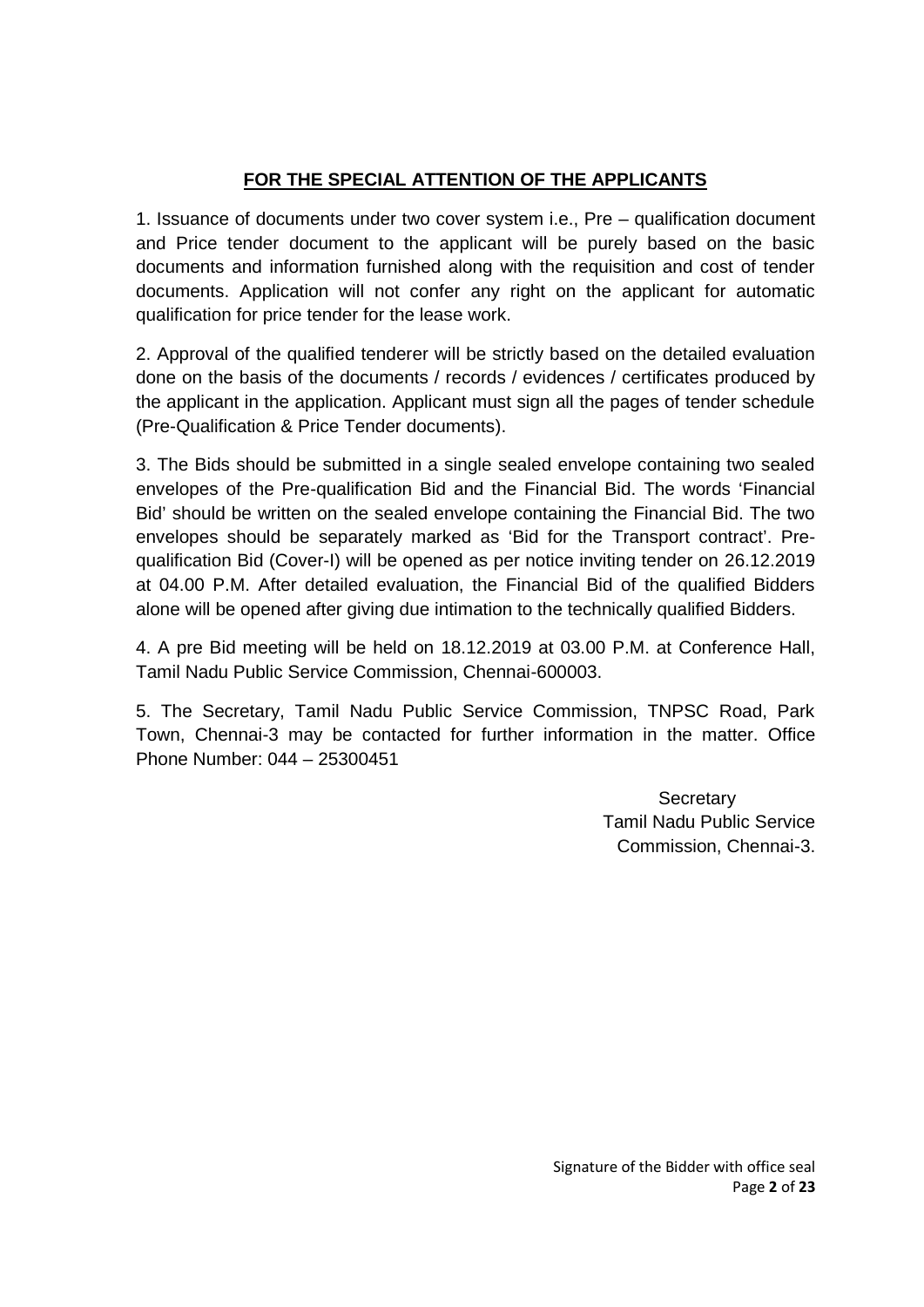#### TWO COVER SYSTEM

#### PRE-QUALIFICATION & PRICE TENDER APPLICATION

1. Having examined the documents in respect of Pre-qualification document & Price tender document including scope of work, time frame for the said rights and the criteria stipulated for qualification, I/We hereby submit all necessary information and relevant documents for qualifying me/us, to offer my/our tender for the above mentioned work.

2. The application is made by me/us on behalf of (individual / proprietary firm/ private limited company/public limited company) in the capacity of - -------------------------- duly authorized to submit the tender.

3. Necessary evidence admissible in law in respect of authority assigned to me / us on behalf of the Proprietary firm / Partnership firm / Private Limited Company / Public Limited Company, for applying for qualification is attached herewith.

4. I / We present my / our documents herewith taking into consideration all the instructions in the qualification schedule supplied to me / us including special instructions to applicants / criteria for qualification schedule / information and instructions in the detailed two cover tender notice etc.,

5. The EMD amount is enclosed in the shape as notified in the EMD Para No: 1.4

i) ……………….

6. I / We understand that on behalf of the Commission, the Secretary, Tamil Nadu Public Service Commission, Chennai-3 reserves the right to reject any or all the tenders without assigning any reason thereof or to drop the proposal altogether.

Date: Date: Signature of the Applicant

Name: (IN BLOCK LETTERS)

Encl:

1.Qualification schedule and price tender schedule (Two cover system)

- 2.
- 3.
- 4.
- 5.

TENDERER / BIDDER

Signature of the Bidder with office seal Page **3** of **23**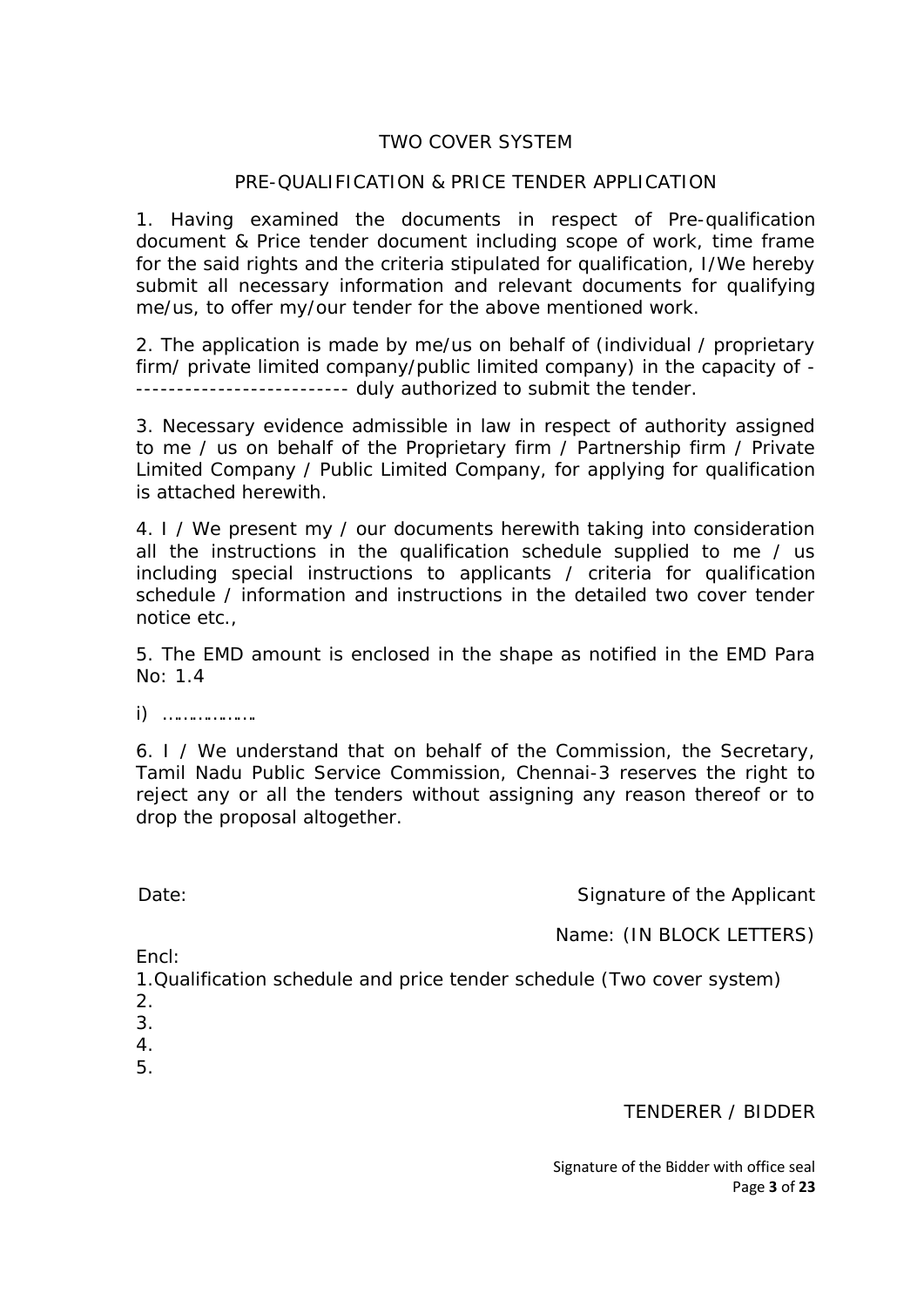| S. No. | Contents                            | Page no.        |
|--------|-------------------------------------|-----------------|
| 1.1    | <b>INTRODUCTION</b>                 | 5               |
| 1.1.1  | <b>IMPORTANT DATES</b>              | 5               |
| 1.2    | <b>GENERAL TERMS AND CONDITIONS</b> | 6               |
| 1.2.1  | <b>CONTRACT PERIOD</b>              | 6               |
| 1.2.2  | <b>TENDER DOCUMENT</b>              | 6               |
| 1.3    | ELIGIBILITY CRITERIA                | $6 - 7$         |
| 1.4    | EARNEST MONEY DEPOSIT (EMD)         | $7 - 8$         |
| 1.4.1  | REFUND OF EARNEST MONEY DEPOSIT     | 8               |
| 1.5    | METHOD OF SUBMISSION OF BIDS        | 8               |
| 1.5.1  | CONTENTS OF ENVELOPES               | 8               |
| 1.5.2  | TECHNICAL BID (ENVELOPE-I)          | $8 - 9$         |
| 1.5.3  | FINANCIAL BID (ENVELOPE-II)         | 10              |
| 1.5.4  | <b>SUBMISSION OF BIDS</b>           | 10 <sup>°</sup> |
| 1.5.5  | DEADLINE FOR SUBMISSION OF BIDS     | 10              |
| 1.5.6  | <b>LATE BIDS</b>                    | 10              |
| 1.5.7  | WITHDRAWAL OF BIDS                  | 11              |
| 1.5.8  | PERIOD OF VALIDITY OF BIDS          | 11              |
| 1.6    | PRE-BID CONFERENCE                  | 11              |
| 1.7    | OPENING OF THE BIDS                 | 12              |
| 1.8    | <b>EVALUATION COMMITTEES</b>        | 12              |
| 1.9    | <b>EVALUATION OF BIDS</b>           | 12              |
| 1.9.1  | AWARD OF CONTRACT                   | 13              |
| 1.9.2  | NOTIFICATION OF AWARD               | 13              |
| 1.9.3  | SIGNING OF CONTRACT                 | 13              |
| 1.9.4  | <b>BINDING CLAUSE</b>               | 13              |
| 1.9.5  | CONDITIONAL TENDER                  | 13              |
| 1.9.6  | INTERPRETATION OF THE CLAUSES       | 14              |
| 1.10   | DISQUALIFICATION OF BIDS            | 14              |
| 1.11   | PAYMENT SCHEDULE                    | $14 - 15$       |
| 1.12   | <b>DESCRIPTION OF WORK</b>          | 15              |
| 1.13   | FUNCTIONS AND RESPONSIBILITIES      | 15              |
| 1.15   | <b>SECURITY DEPOSIT</b>             | 16              |
| 1.16   | FORFEITURE OF EARNEST MONEY DEPOSIT | 16              |
| 1.17   | <b>PENALTY</b>                      | $16 - 17$       |
| 1.18   | <b>UNDERTAKING</b>                  | 17              |

Table of Contents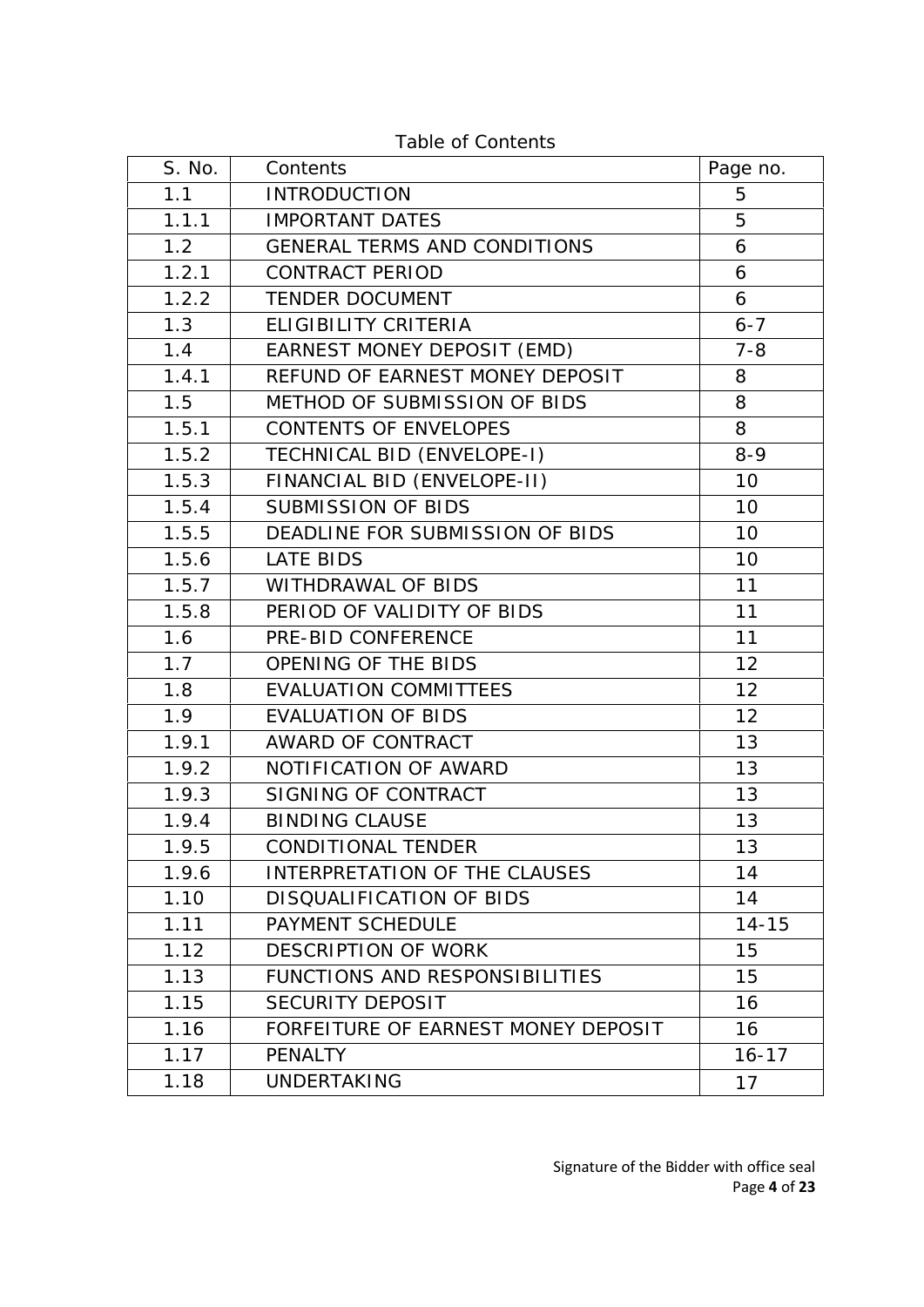#### 1.1. INTRODUCTION

### ABOUT TNPSC:

Tamil Nadu Public Service Commission is a pioneering Public Service Commission among the State Public Service Commissions in India, a Constitutional authority dealing with selection of personnel for the State Government Departments. Its main objective is to conduct recruitment process through competitive examinations and select candidates to the Departments concerned for appointment.

## **Objective of the Tender:**

Tamil Nadu Public Service Commission is looking to engage a well experienced Transport Company / firm for transportation of important confidential documents from Commission's office to the designated District Treasuries / Sub-Treasuries and vice-versa.

Tender under sealed two cover tender system i.e. Technical Bid and financial Bid are invited for the above mentioned assignment.

The first cover shall contain Technical Bid - EMD, the details of their capability to undertake the tender and the details of qualification conditions as stipulated in the Pre-qualification criteria.

The second cover shall contain the Financial Bid as stipulated.

| SI. | Events                   | Date       | Location             |
|-----|--------------------------|------------|----------------------|
| No. |                          |            |                      |
| 1   | Date of commencement     |            |                      |
|     | of sale of Bid documents | 11.12.2019 |                      |
| 2   | Last date for receipt of |            | The Secretary, Tamil |
|     | queries for Pre-Bid      | 16.12.2019 | Nadu Public Service  |
|     | meeting through E-mail,  |            | Commission, TNPSC    |
|     | fax, Letter              |            | Road, Park town,     |
| 3   | Date and time of Pre-Bid |            | Chennai - 600 003.   |
|     | meeting                  | 18.12.2019 | Phone: 044-25300333  |
| 4   | Last date and time of    | 26.12.2019 | Fax No. 25300588     |
|     | submission of tender     | 03.00 PM   | Email:               |
|     | document                 |            | bsfd.tnpsc@gmail.com |
| 5   | Date and time of opening | 26.12.2019 |                      |
|     | of Technical bid         | 04.00PM    |                      |
| 6   | Date and time of opening | Will be    |                      |
|     | of Financial bid         | informed   |                      |
|     |                          | later      |                      |

## 1.1.1. IMPORTANT DATES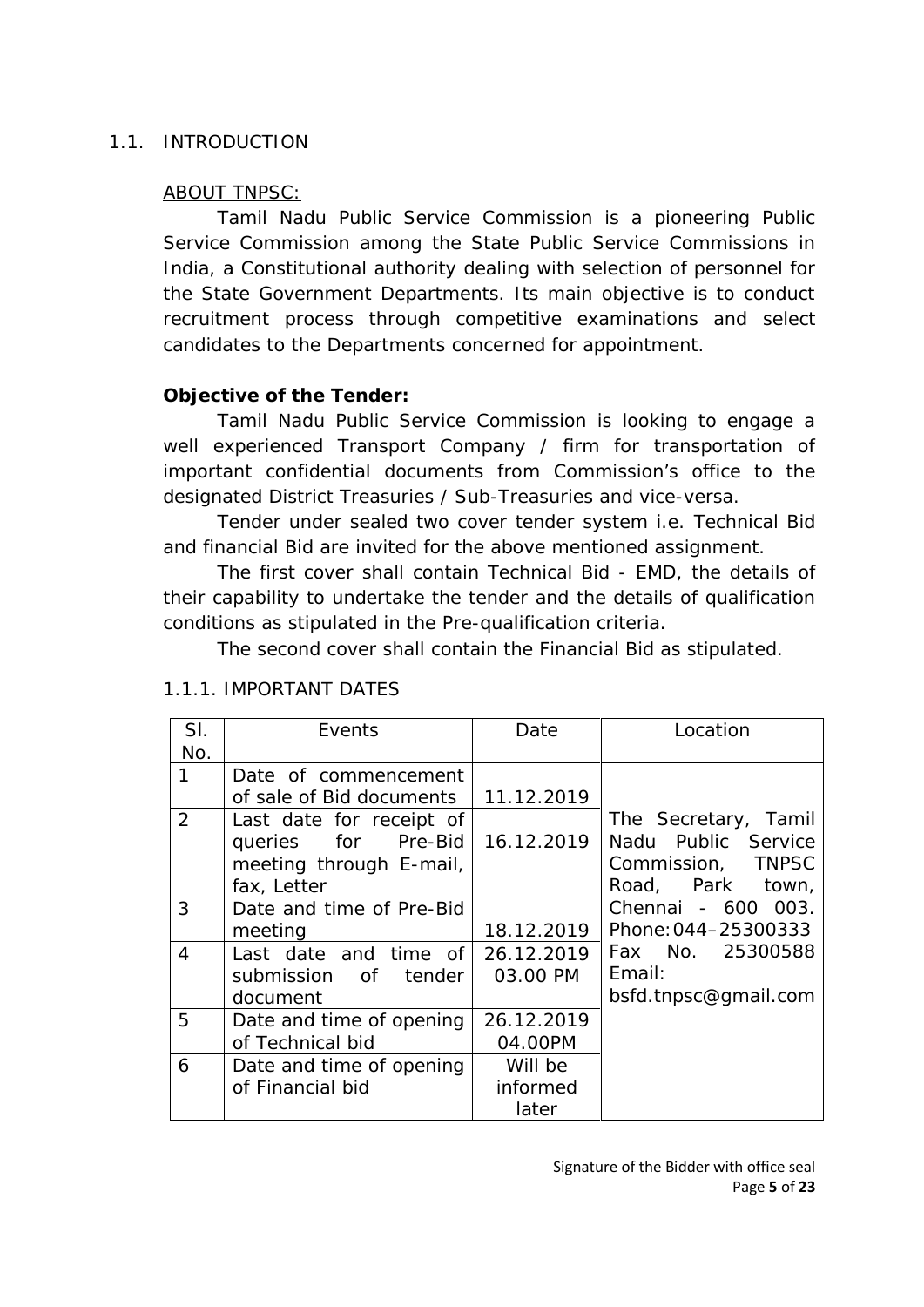1.2. **General Terms and conditions:**

1.2.1. **CONTRACT PERIOD:** The tenure of the contract is Three (3) years from the date of signing the contract and the same can be extended by two (2) more years by mutual Consent. Within the 3 years period, the contract for the further period will be renewed based on the satisfactory performance of the first three years respectively.

#### 1.2.2. **Tender Document**

(a) Tender Documents may be downloaded from www.tenders.tn.gov.in or www.tnpsc.gov.in at free of cost.

(b) The Bidders shall submit the sealed cover containing two separate sealed envelopes as prescribed below addressed to "The Secretary, Tamil Nadu Public Service Commission, TNPSC Road, Park Town, Chennai – 600 003" by 03.00 P.M. on or before 26.12.2019 in the Tender Box kept at the Secretary's Chamber, in TNPSC office, for this purpose. TNPSC will not be responsible for any delay in receipt of Bids. Any Bid received after the closing date and time shall not be entertained. In case, closing date of submission of Bid happens to be a holiday due to some unforeseen circumstances, the Bids will be received on the next working day at the same time.

1.3. **Eligibility Criteria:** The Bidder shall have at least Fifteen years of experience in the field of goods / documents Transportation services.

- 1. The bidder should be a registered company under the Indian Companies Act 1956/2013 or firm.
- 2. The Bidder should have an office in the Chennai city
- 3. Joint Ventures & Consortiums are not allowed to participate in the bid.
- 4. The Bidder should have an average turnover of Rupees 1 crore in Transportation work in each of the last three financial years (2015-16, 2016-17, 2017-18). The audited balance sheet should be produced along with pre qualification Bid as evidence thereof.
- 5. Audited Balance Sheet to be attached for 3 financial years (2015-16, 2016-17, 2017-18) along with IT & GST returns as proof. i) Should hold a valid Income Tax PAN, Goods and Service Tax Registration. (Copy should be enclosed).
- 6. The bidder should have minimum 32 (6 to 10 tonnes) Lorries with closed container carrier (leak proof) at back for transporting important documents under sealed condition.
- 7. The bidder should have the capability to arrange for any number of vehicles as required by the Commission, even within a short notice (within 48 hours). Generally the work order with route schedule will be provided to the successful bidder 7 to 10 days ahead of the scheduled programme.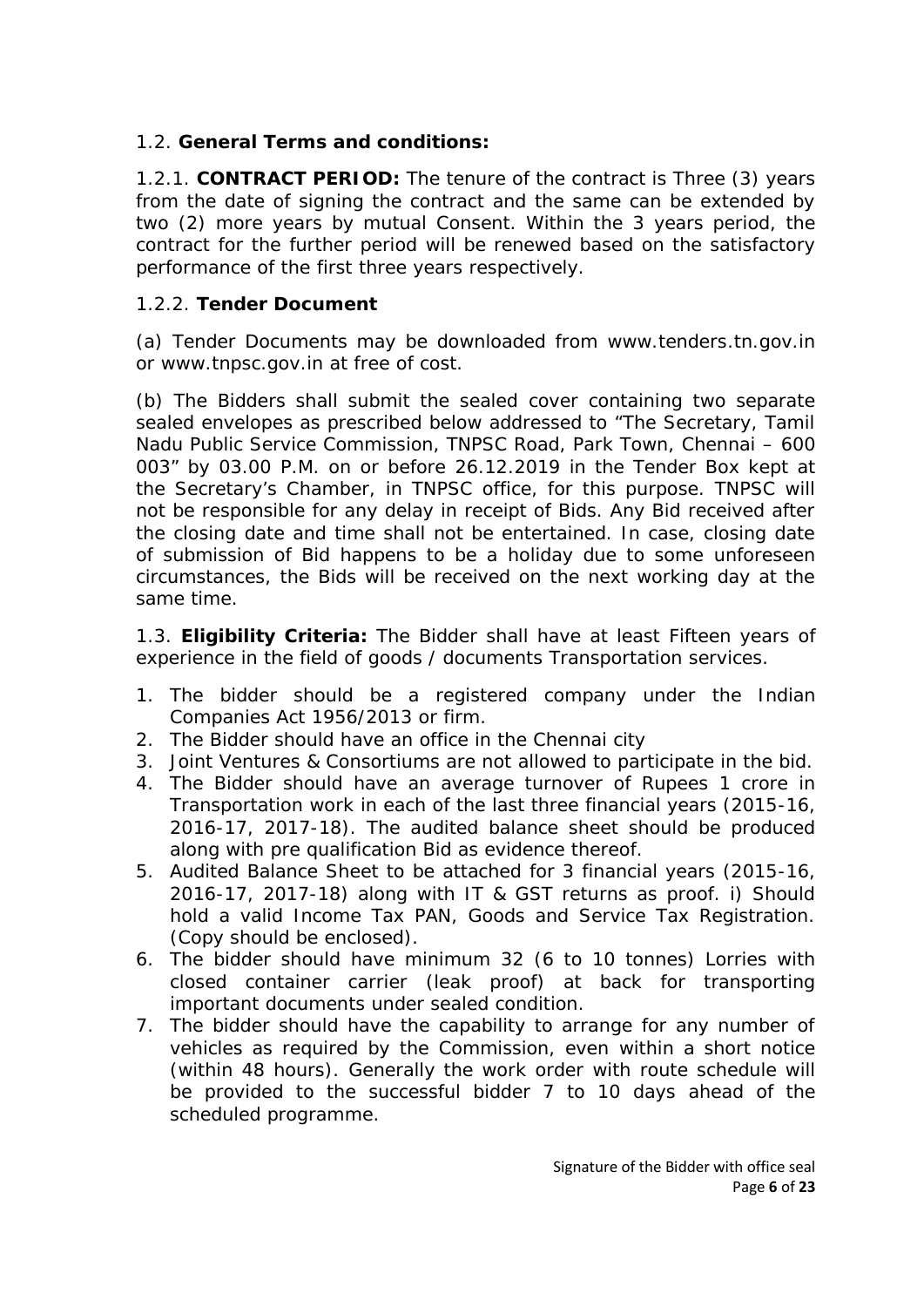- 8. The Lorries should have valid permits required to operate throughout the state in any designated route.
- 9. The Lorries should have periodical coverage in Insurance required.
- 10. The bidder should have minimum 35 well experienced drivers with valid heavy vehicle driving license on permanent role of the company / firm.
- 11. The bidder should have established support centres viz., Depot / Workshops with sufficient well trained mechanics, cleaners and sufficient spare parts, throughout Tamil Nadu so as to attend any breakdowns on the way within 1 to 2 hours.
- 12. The driver's cabin of each vehicle should have the facility of comfortable seating for 3 persons (2 staff and the armed constable)
- 13. The bidder should not have been black listed by any of the Public Sector Undertakings / Government departments for any reasons.
- 14. Proof of having executed any of the activities defined in this tender document in Government / Boards / PSU / Academic institutions during the last three years.
- 15. Copies of work order, bills or payment certificate.
- a) **Technical Bid**

The Bidder should submit the supportive documents in proof of the above mentioned eligibility criteria.

**b) FINANCIAL BID**

Financial Bid should be submitted in the prescribed form in Annexure-II and the rate should be on per kilo meter basis.

Note:

- i) TDS/Surcharge or any other Tax as applicable will be deducted at source from the bills, as per rules in force.
- ii) No enhancement in rates will be allowed due to any reason during the contract period.
- iii) As far as possible the details shall be furnished in the schedules appended to this document. If the space provided for this purpose is found insufficient to furnish the required details additional sheets may be attached to the schedules.
- iv) All bidders are cautioned that the tender schedule with deviations from any contractual terms and conditions, specifications or other requirements will be rejected as non-responsive.
- 1.4. **Earnest Money Deposit (EMD)**

i) Earnest money of Rs. 50,000/- (Rupees Fifty Thousand only) shall be deposited in the form of a Demand Draft only drawn in favour of the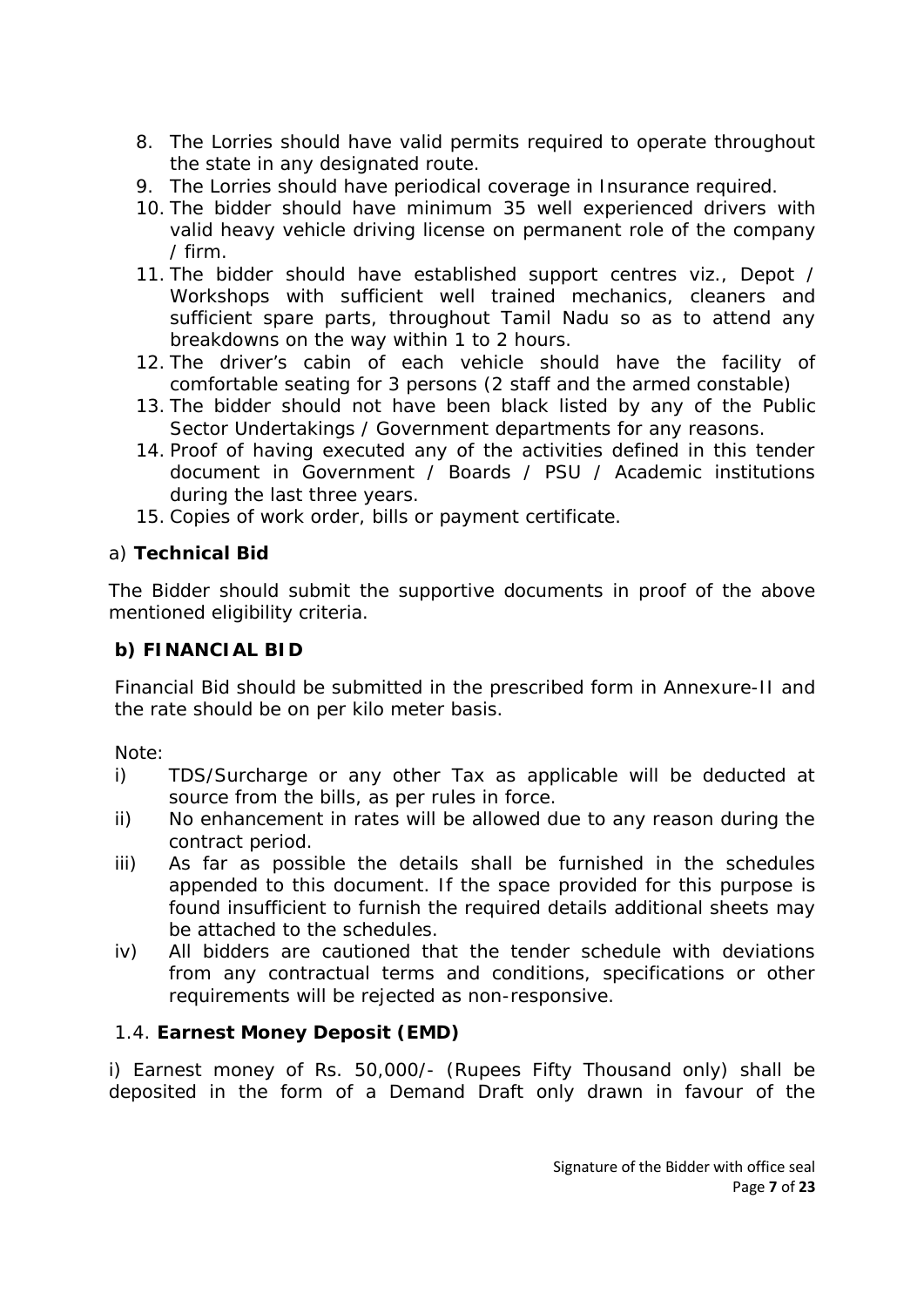Secretary, Tamil Nadu Public Service Commission", payable at Chennai with the Technical Bid.

ii) Any Tender without Earnest Money Deposit in a manner other than what is mentioned above is liable to be rejected at the discretion of the Secretary, TNPSC. However, Companies having SSI (Small Scale Industry) / NSIC registration in Tamil Nadu or similar / relevant services shall be allowed EMD exemption upon enclosure of relevant Documents as per MSME Act. The EMD shall be kept valid for a period of 60 days beyond Financial Bid validity period. If for any reason, whatsoever, any Bidder withdraws or amends the Bid in any respect within the validity period or fails to enter into a contract for award of work, the entire amount of EMD will be forfeited.

a) Offers received without Earnest Money Deposit or without enclosing the proof for claiming exemption shall be rejected. Payment of EMD by cash will not be accepted.

b) Unsuccessful Bidders' Earnest Money Deposit shall be returned within 30 days after the expiry of the period of Tender offer validity prescribed in this tender.

1.4.1**. Refund of Earnest Money Deposit: EMD** will not carry any interest. Earnest Money so deposited by unsuccessful Bidders will be returned as soon as possible. Earnest Money deposit of successful Bidder will be converted into Security Deposit.

**1.5. Method of Submission of Bids**

1.5.1. **Contents of Envelopes**: Bids shall have to be submitted in two separate envelopes comprising of Technical Bid in Envelope I & Financial Bid in Envelope II. Both the two envelopes should be separately securely sealed and / or stamped and kept in a outer cover. The outer cover shall also be sealed and super-scribed with **Tender for Transportation of documents of Tamil Nadu Public Service Commission through chartered vehicles (Lorries with container carriage)**

Along with the following information:

- a) Type of Offer (Technical or Financial)
- b) Tender Reference Number
- c) Name of Bidder
- 1.5.2. **Technical Bid (Envelope-I)**
- a. Technical Bid Envelope shall contain the following documents: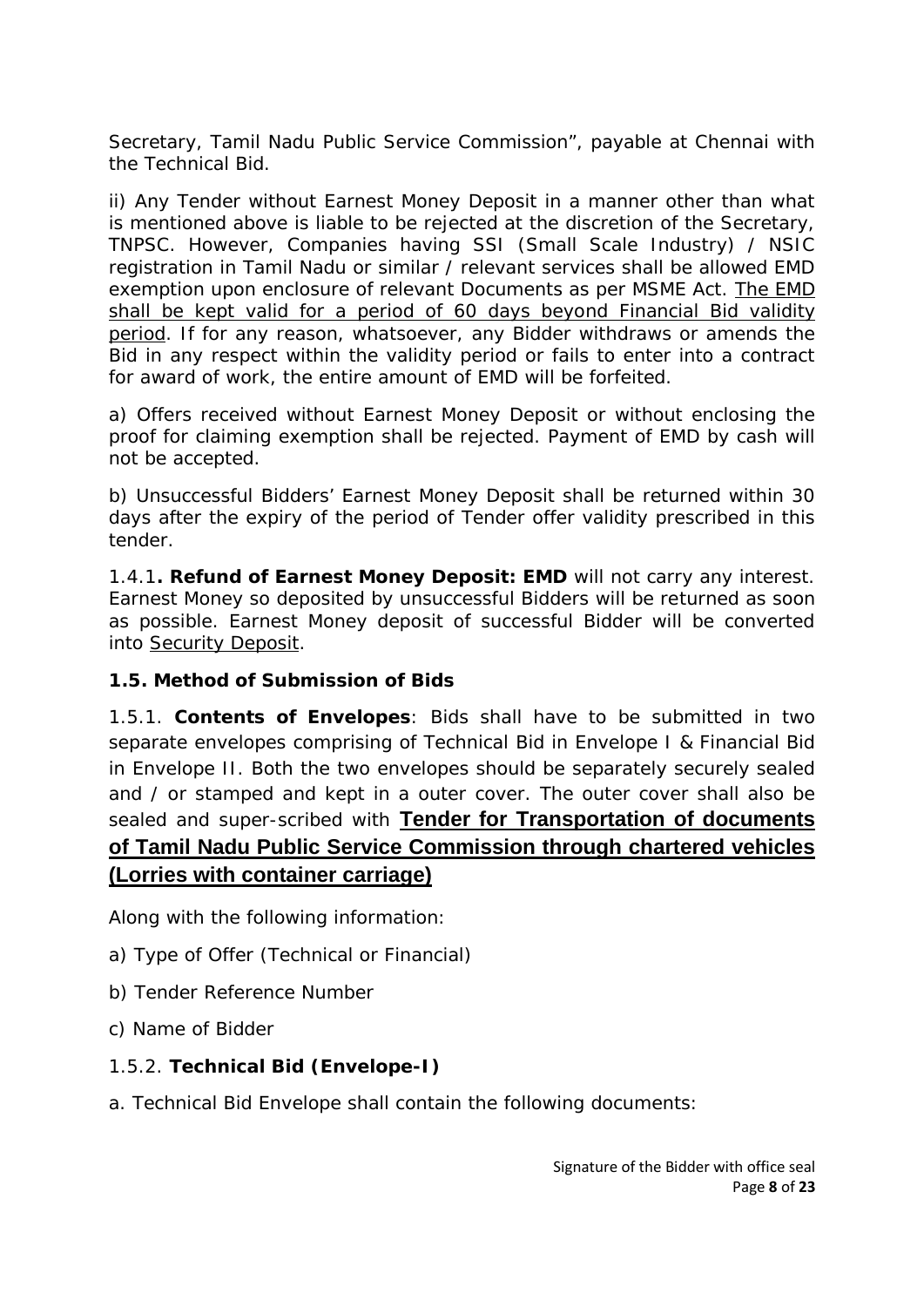- This tender document should be duly signed by the authorized signatory of the firm in all the pages.
- Demand draft for EMD or copy of the permanent registration certificate issued by the Department of Industries & Commerce, Government of Tamil Nadu.
- Tender offer form duly filled in.
- Bidders Authorization Certificate.
- GST Registration Certificate from concerned Government Department
- Copies of Certificate of incorporation of the firm (e.g. Registration as Partnership Firm, Proprietary concern, Company etc.)
- Copy of the PAN Card.
- Copy of PF Registration Certificate
- Certificate from its Certified Chartered Accountant stating that the Bidder had a minimum annual turnover of Rupees 1 Crore during any two years between 2016-18.
- Proof in support of Quality Certification received if any
- The bidder should have its own support infrastructure facilities in India.
- Client feedback about the track record of the Bidder if any
- The bidder should possess adequate infrastructure on own for the proposed transportation to carry out the intended services.
- Technical literature, write ups if any, in support of the services tendered for.
- An affidavit in Rs. 20 NJ stamp paper declaring that the bidder and/ or their joint venture partner were not blacklisted by any State/Central/Quasi Government bodies and the black listing is not in force on the date of bid opening.
- b. The Technical BID (T.B.) shall be complete in all respects and contain all information asked for, except prices. It shall not contain any price information. The T.B. shall indicate whether all services asked are quoted for and that all requirements therefore are also quoted for. The Technical Bid must be submitted in an organized and neat manner. No documents, brochures, etc. shall be submitted in lose form. All the pages shall be serially numbered.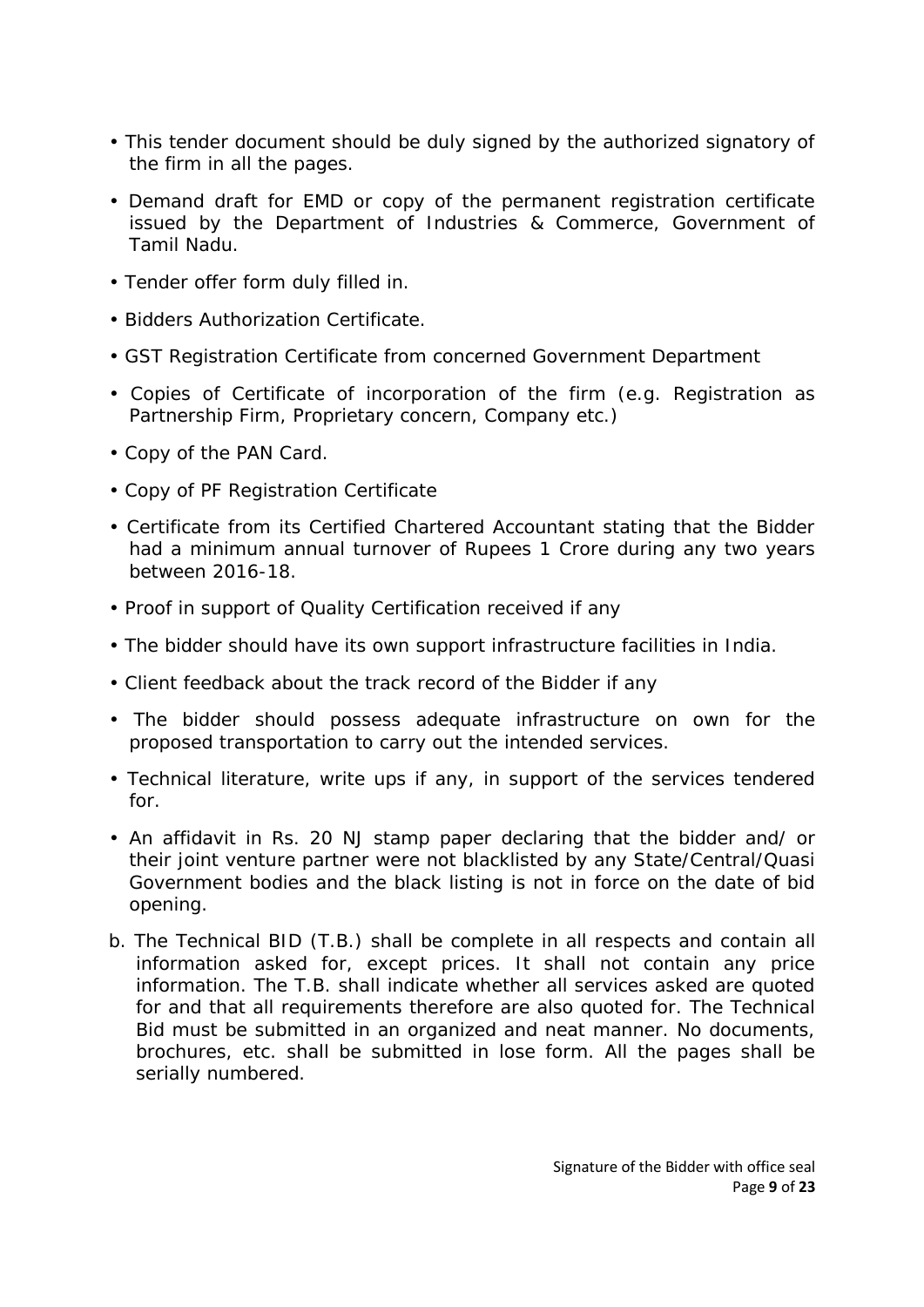- c. Tenders shall be forwarded on the letter Head of the firm, which should contain Phone Number / Fax Number / URL, email and other details of the firm.
- 1.5.3. **Financial Bid (Envelope-II)**
- a) Second envelope shall be marked as envelope No.II "Financial Envelope" which contains only price bid in the prescribed Proforma in Annexure II.
- b) The Financial Bid shall be on fixed price basis, inclusive of all types of applicable taxes. If the prices quoted are accompanied by vague and conditional expressions such as "Subject to any condition or assumptions", the same will be treated as invalid Bid and shall be summarily rejected without assigning any further reason.
- 1.5.4. **Submission of Bids**
- a) The Technical Bid and the Financial Bid shall be placed in a separate envelope super scribed: "Technical Bid" or "Financial Bid", as the case may be, followed by the words "Invitation of Bids for the **Transportation of documents of Tamil Nadu Public Service Commission through chartered vehicles (Lorries with container carriage)** the Tamil Nadu Public Service Commission" Name of the Bidder and contact address should also be written on the envelope.

## 1.5.5. **Deadline for Submission of Bids**

- a) Bids must be received by the Tendering Authority at the said address, not later than the time and date specified. In the event of the specified date for the submission of Bids being declared as a holiday for the Tendering Authority, the Bids shall be received up to the specified time on the next working day.
- b) The Tendering Authority may, at its discretion, extend this deadline for submission of Bids in which case all rights and obligations of the Tendering Authority and Bidders shall thereafter be subject to the deadline as extended.

#### 1.5.6. **Late Bids**

a) Any Bid received by the Tendering Authority after the deadline for submission of Bids prescribed, due to any reason whatsoever, it may be rejected and returned unopened to the Bidder.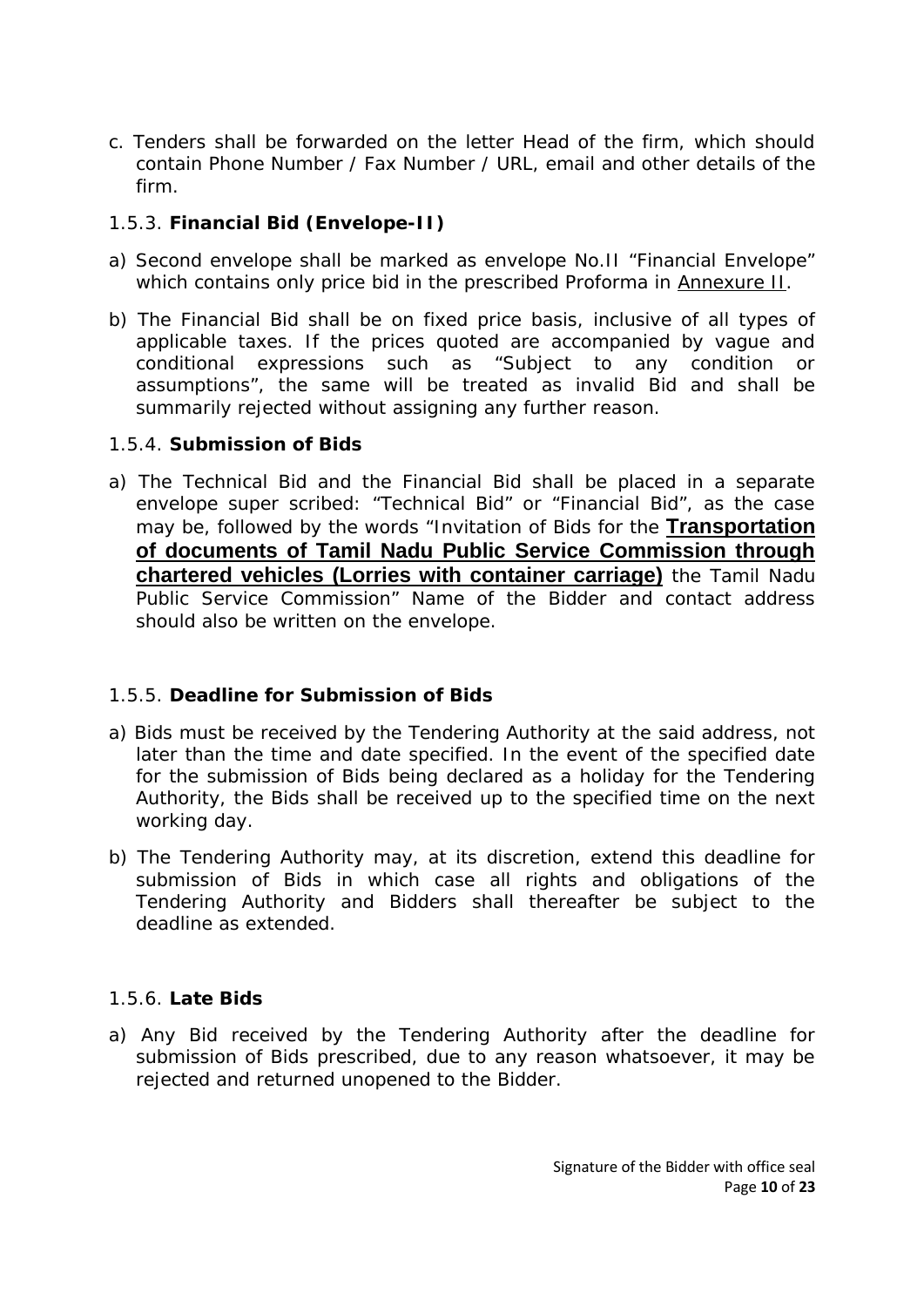- 1.5.7. **Withdrawal of Bids**
- a) Bids cannot be withdrawn at any stage after submission.
- 1.5.8. **Period of Validity of Bids**
- a) Bids shall be valid for acceptance for a period of 90 days from the date of opening of Commercial Bid. A Bid valid for a shorter period shall be rejected by the Tendering Authority as non-responsive.
- b) In exceptional circumstances, the Tendering Authority may solicit the Bidder's consent to an extension of the period of validity. The request and the responses thereto shall be made in writing and shall be binding.
- 1.6. **PRE-BID CONFERENCE**: The pre-bid conference will be conducted on 18.12.2019 at 03.00 P.M. The purpose of the meeting will be to clarify the issues and to answer questions on any matter that may be raised at that stage. The bidders are expected to submit their questions in writing/mail/fax to reach the TNPSC at least 3 days before the meeting to the following address.

The Secretary, Tamil Nadu Public Service Commission, TNPSC Road, Park town, Chennai -600 003. Phone: 044 – 25300306, Email: tnpsc.mcd@gmail.com

The response to the queries will be published in the website for the benefit of all bidders. Non attending of the prebid meeting will not be a cause for disqualification of a bidder.

**Clarifications and amendments of Tender Document**

1. During the process of evaluation of Bids, TNPSC may, at its discretions, ask Bidders for clarifications on their bid. The Bidders are required to respond within the prescribed time frame for any such clarification. In case of non-compliance, their bids will be disqualified and rejected without further notice.

2. TNPSC may for any reason, modify the Tender Document from time to time. The amendment(s) to the Tender Document would be clearly spelt out posted on the website as provided in the document and the bidders may be asked to amend their bids due to such amendments.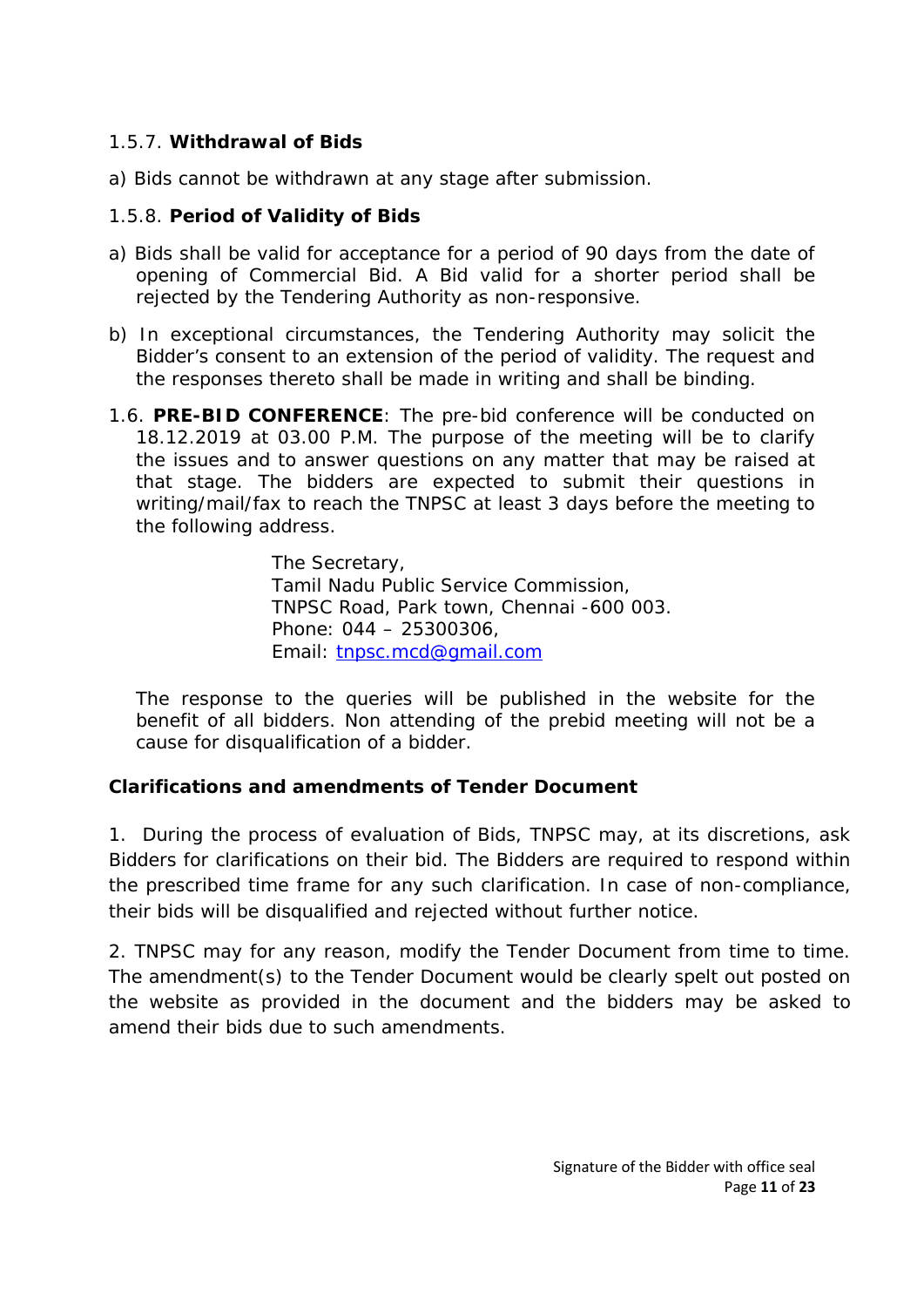## 1.7. **OPENING OF THE BIDS**

- a) The Technical Bids will be opened in the presence of bidder / bidder's representative who choose to attend, at the prescribed time, date and venue. The bidder / bidder's representative shall sign the attendance register. In the event of the specified date of bid opening being declared as holiday for the Tender Inviting Authority, the bids will be opened at the appointed time and venue on the next working day.
- b) The bidder's name, modifications, bid withdrawals and presence or absence of the requisite Bid Security and such other details as the Tender Inviting Authority at its discretion, may consider appropriate will be announced at the opening. No bid will be rejected at opening except for late bids which will be returned unopened to the bidder.
- c) The Tender Inviting Authority will prepare the minutes of the bid opening.
- d) The price bids of the shortlisted bidder alone will be opened after evaluation of technical bids and the date and time will be intimated only to the bidders whose bids are responsive and selected.
- 1.8. **Evaluation Committees**
- a) The Evaluation Committee constituted by the Secretary, Tamil Nadu Public Service Commission, shall evaluate the Tenders and it shall be final.
- 1.9. **EVALUATION OF BIDS**
- a) Evaluation of the technical bids will be carried out based on the criteria mentioned in the bidding document and the documents furnished by the bidder in their technical bid. The technical and financial capability of the bidder to perform the contracts with respect to the criteria indicated in the bidding document will be taken into account during evaluation.
- b) During evaluation, the bidders may be asked for clarification of its bid. The request for clarification and the response shall be in writing. The bidders are not permitted to change their price furnished in the price bid on any account.
- c) The bids will be initially examined to determine whether they are complete, whether required sureties have been furnished, whether the documents have been properly signed, and whether the bids are in order.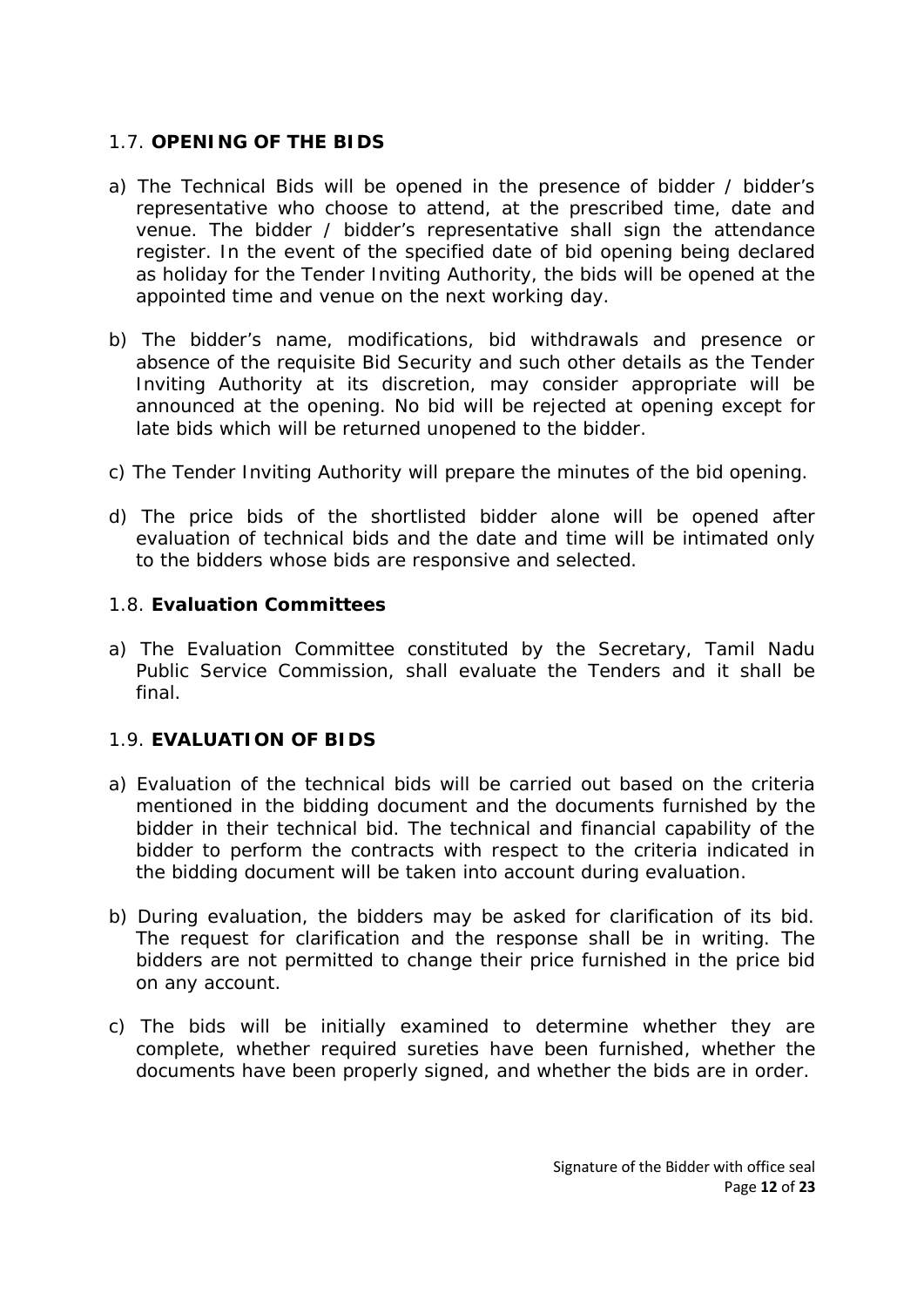- d) The detailed evaluation of the bids will be carried out to determine the substantial responsiveness of each bid to the bidding documents. A substantially responsive bid is one which conforms to all the terms and conditions of the bidding documents without material deviations. Deviations from or objection or reservations to critical provisions such as those concerning eligibility criteria, performance security, applicable law, taxes and duties are deemed to be material deviations. The responsiveness of the bids will be based on the contents of the bid itself without recourse to evidence.
- e) A bid determined as not substantial responsive will be rejected and may not subsequently be made responsive by the bidder, by correction of nonconformity.
- 1.9.1. **Award of contract:** The contract will be awarded to the successful bidder, whose bid has been determined to be substantially responsive and has been determined as the lowest evaluated bid, provided further that the bidder is determined to be qualified to perform the contract satisfactorily.
- 1.9.2. **Notification of Award** Prior to expiry of the period of bid validity, the successful bidder will be notified on the acceptance of their bid by means of Letter of Intent.
- 1.9.3. **Signing of Contract** After Notification of Award and issue of detailed order by The Secretary, Tamil Nadu Public Service Commission, the successful bidder shall enter into contract agreement with the TNPSC within 15 days from the date of issue of detailed order.
- 1.9.4. **Binding Clause** All decisions taken by the tendering Authority regarding the processing of this tender and award of contract shall be final and binding on all parties concerned. The Tendering Authority, reserves the right: -

To vary, modify, revise, amend or change any of the terms and conditions in this Bid; To reject any or all the tenders without assigning any reason whatsoever thereof or to annul the bidding process and reject all bids at any time prior to award of contract, without thereby incurring any liability to the affected bidders or any obligation to inform the affected bidders of the grounds for such decision.

1.9.5. **Conditional Tender**

Hypothetical, ambiguous or Conditional tenders shall summarily be rejected.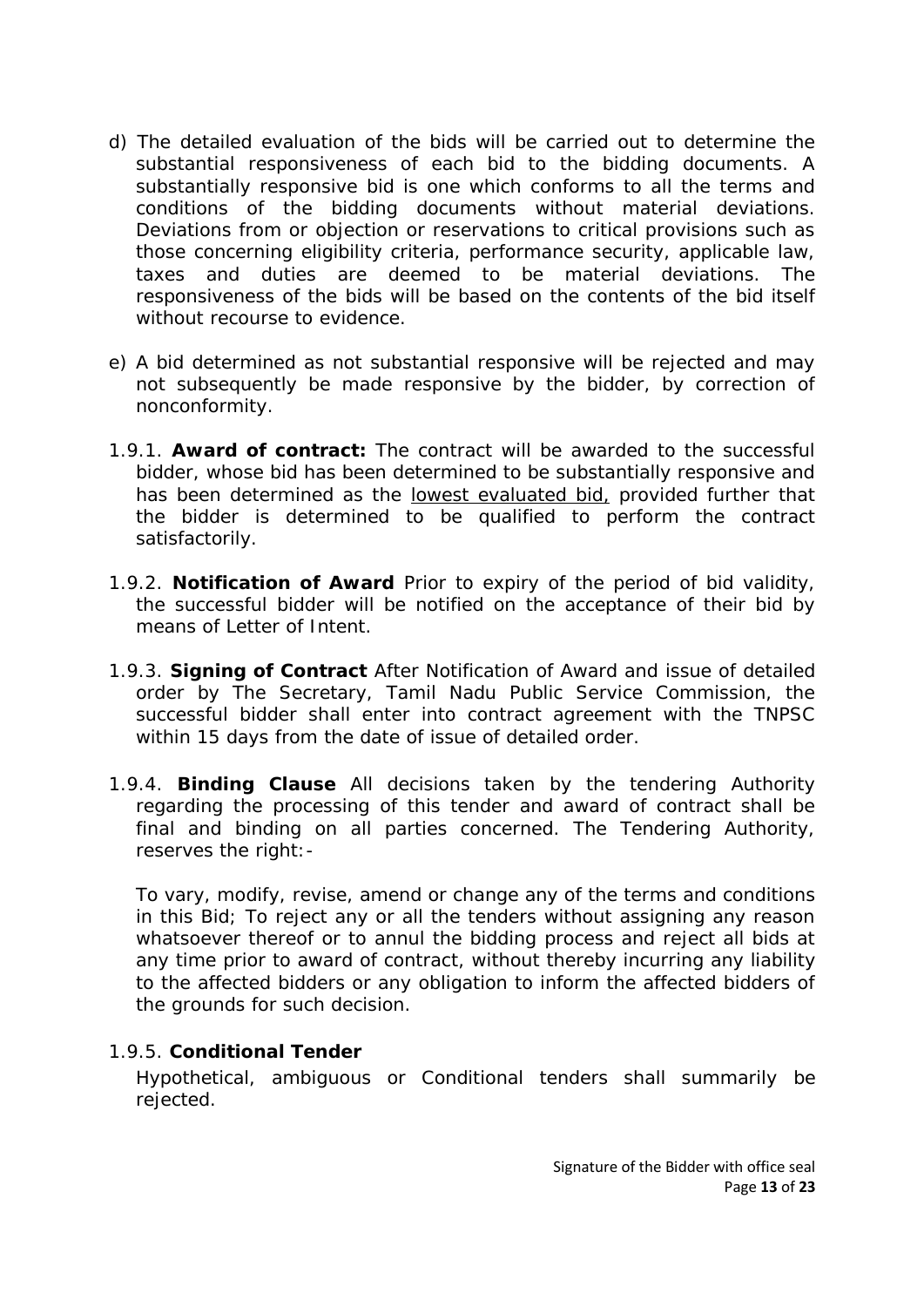1.9.6. **Interpretation of the Clauses**

In case of any ambiguity in the interpretation of any of the clauses in Tender Document or the Contract Document, the Tendering Authority's interpretation of the clauses shall be final and binding on all parties.

1.10. **DISQUALIFICATION OF BIDS**:

TNPSC may at its sole discretion and at any time during the processing of bid, disqualify any bidder from the process if the bidder has:

- 1) Submitted the bid after the scheduled date & time
- 2) Firms not meeting the eligibility criteria
- 3) Made misleading or false representations in the forms, statements and attachments submitted in proof of the eligibility requirements.
- 4) If found to have a record of poor performance such as abandoning works, not properly completing the contracts, inordinately delaying completion, or financial failures etc., and black listed by any State/Central Government departments/Organizations.
- 5) Submitted an bid which is not accompanied by required documentation and the Bid Security.
- 6) Failed to provide clarifications related thereto, when sought
- 7) Submitted more than one bid.
- 8) Been found to canvass, influence or attempt to influence in any manner the selection process or the committee by offering bribes or other illegal gratification.
- 1.11. **Payment Schedule**
- a) No advance payment will be made
- b) In the case of Description of the work as defined in this tender document, payment shall be made by the Tendering Authority on receipt of bill after the successful completion of the said work in good and satisfactory condition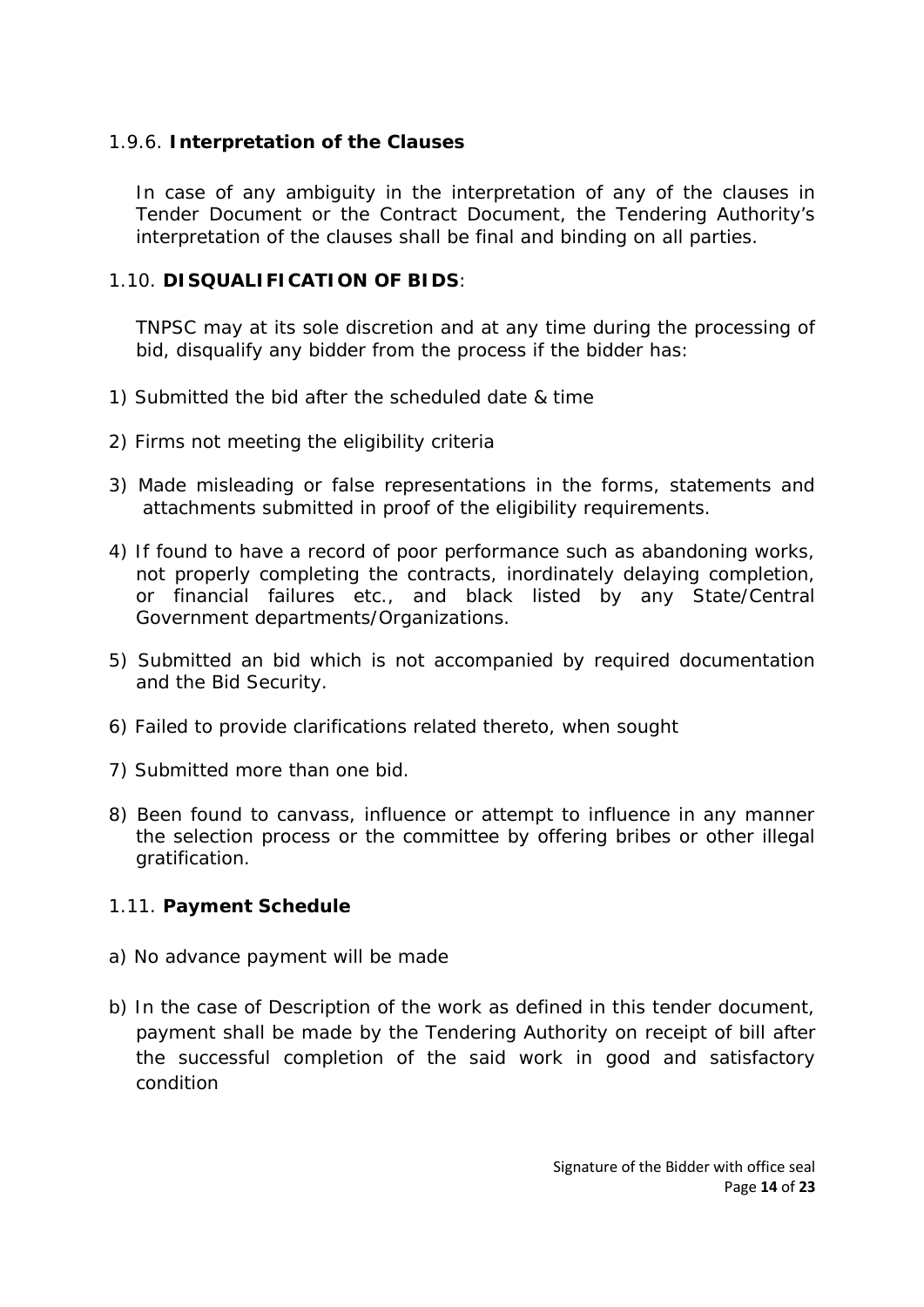- c) The office of TNPSC will deduct Service/Income Tax and other statutory taxes as applicable from time to time.
- d) The payment shall be made by "Electronic Fund Transfer (EFT). The successful bidder is therefore requested to indicate EFT No. and other relevant details in your offer / bill(s). The Bidder must submit his Banker's name, address, Type of Account & Account No. and IFSC No.
- **1.12. Description of the work:**

#### Activity:

Transportation of the important documents in closed container carrier, under sealed condition either from the TNPSC office to designated Treasuries / Sub-treasuries at the Districts and vice versa.

- **1.13. Functions and Responsibilities**
	- i.Operation of fleets as per the route schedule either from the TNPSC office to the designated district Treasuries / Sub-treasuries or from the designated district Treasuries / Sub-treasuries to the TNPSC Office.
	- ii.The vehicles to be provided should be in good condition and free from all Mechanical and structural defects.
	- iii.The container carriage should be leak proof and should not have any opening like window / ventilators etc.
	- iv.The container carriage should have doors with tight locking facility.
	- v.In the event of breakdown of the vehicle at any point during the period of journey, should make necessary either to repair the defects or alternate arrangements to substitute such vehicles immediately and effect the delivery, as scheduled without loss of time and without any additional expenditure to the Commission. The payment in full will be settled only on completion of the work satisfactorily.
	- vi.There should not be any deviation in the Journey Route to be given at the time.
	- vii.Timing should be adhered to as per the route schedule.
	- viii.The meter reading at the starting point and closing points shall be noted both by staff of the Commission's office and by your Driver / staff.
	- ix.Cell No. of the Drivers should be furnished to this office.
	- x.The speedometer of the vehicles should be in working condition.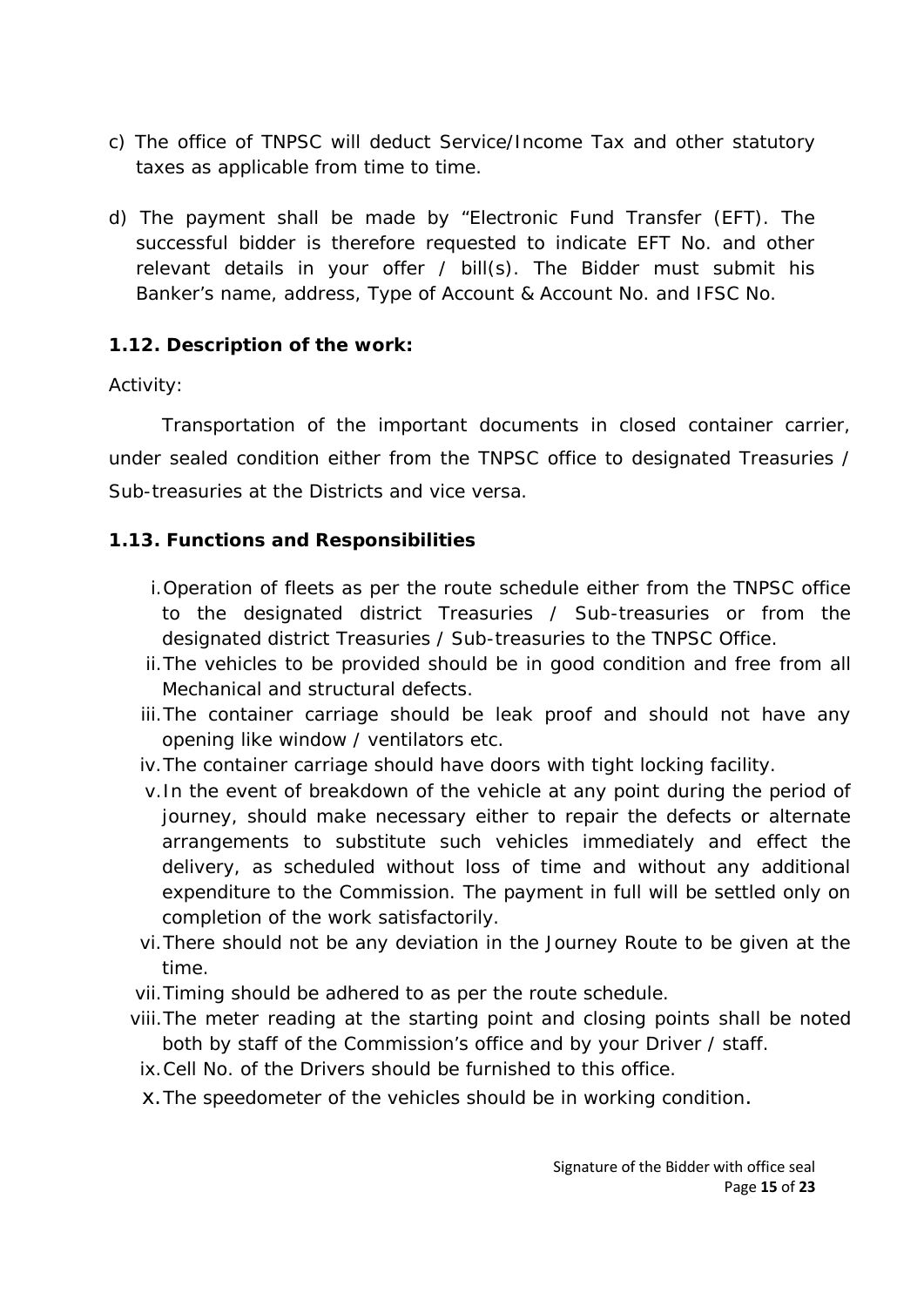## **TERMINATION OF CONTRACT:**

Failure to maintain the quality of service by the successful Bidder or the violation of any conditions of contract shall lead to termination of contract.

#### **1.14. ABANDONMENT OF WORK**

a) The applicant should not have had any of his contracts terminated/ rescinded due to breach of contract on the part of the applicant by any of the Public Sector undertakings / departments.

b) Information regarding current litigation/debarment/expelling of applicant or abandonment of work as per Annexure-III.

c) Sworn affidavit duly certified by Notary Public, is to be produced vide Annexure-IV (Specimen appended) – in Twenty Rupees Non – Judicial Stamp paper.

#### **1.15. SECURITY DEPOSIT**

a) The successful Tenderer / Bidder would be required to remit Security Deposit OF Rs.50,000/- (Rupees fifty thousand only) within fifteen days from the date of receipt of communication intimating them of the acceptance of the tender.

b) The security deposit furnished by the Tenderer in respect of his tender will be returned to him at the end of the contract period subject to the satisfaction of the Department.

c) In case of successful tenderer, the Earnest Money Deposit if paid may be adjusted towards Security Deposit payable by him.

## **1.16. FORFEITURE OF EARNEST MONEY DEPOSIT**

If the successful tenderer fails to act according to the Tender conditions or backs out after his Tender is accepted, his Earnest Money Deposit will be forfeited to the Commission.

#### **1.17. PENALTY**

1. If any of the stages specified, either not completed or not completed satisfactorily as per the approved time schedule, forming part of the contract agreement due to reasons solely and entirely attributable to the Selected Bidder and not in any way attributable to the delay on the part of TNPSC, A penalty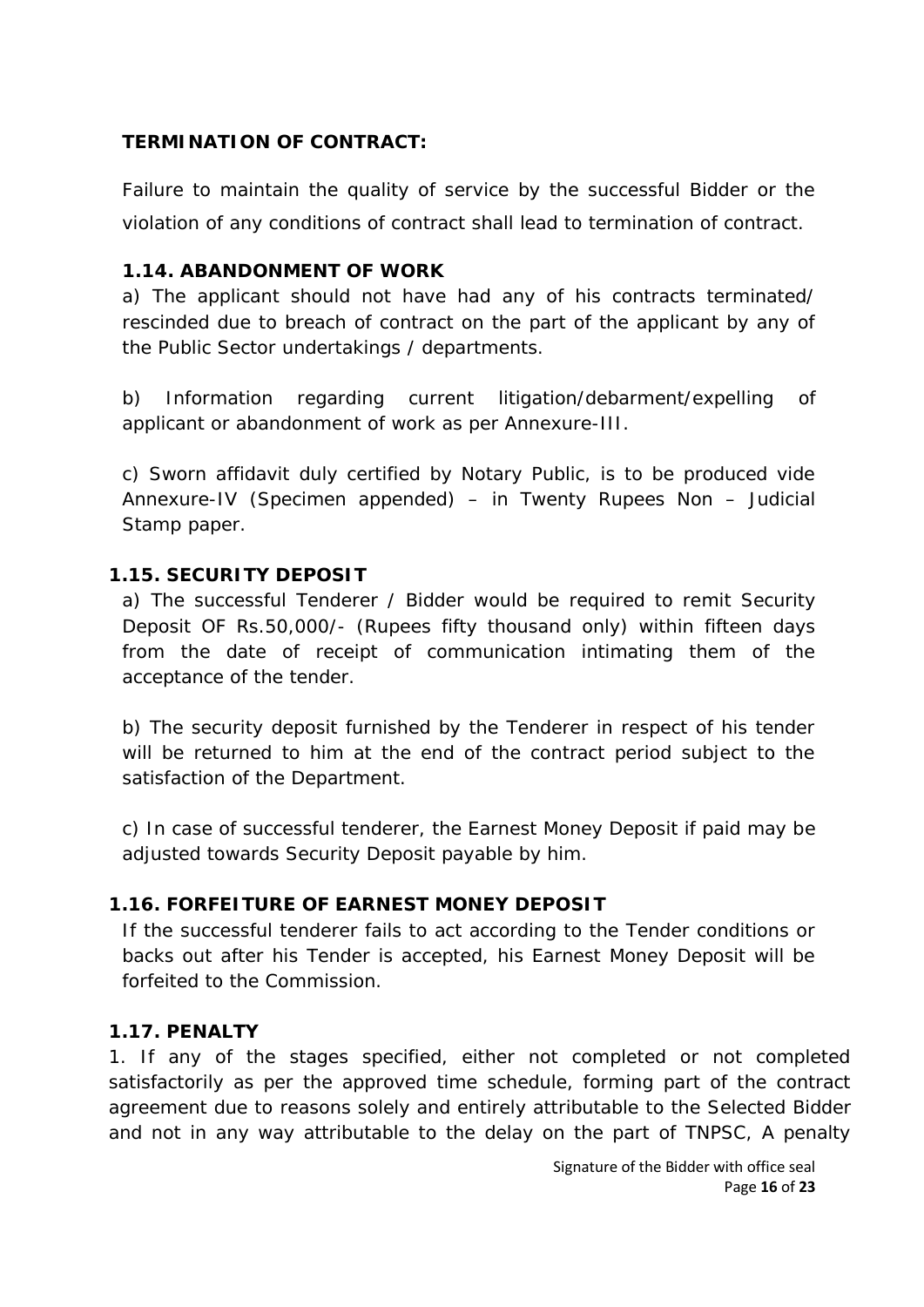@1.0% of the bill value of the delayed stage of the and accordingly the time for the next stage be reduced by the TNPSC, to account for the delay.

2. If the any fault / any repair in the charted vehicle will affect examination process of the examination should make alternative arrangement at any point, if anything affect the examination process the security deposit and performance security will be forfeited and other legal action would be initiated as per terms and conditions of contract. The TNPSC may rescind this part of the contract and shall be free to get it done from any other agency at the risk and cost of the Selected Bidder.

## **1.18. UNDERTAKING**

An undertaking to abide by the terms & conditions if any modified later in the contract conditions by the Secretary, Tamil Nadu Public Service Commission, Chennai-3.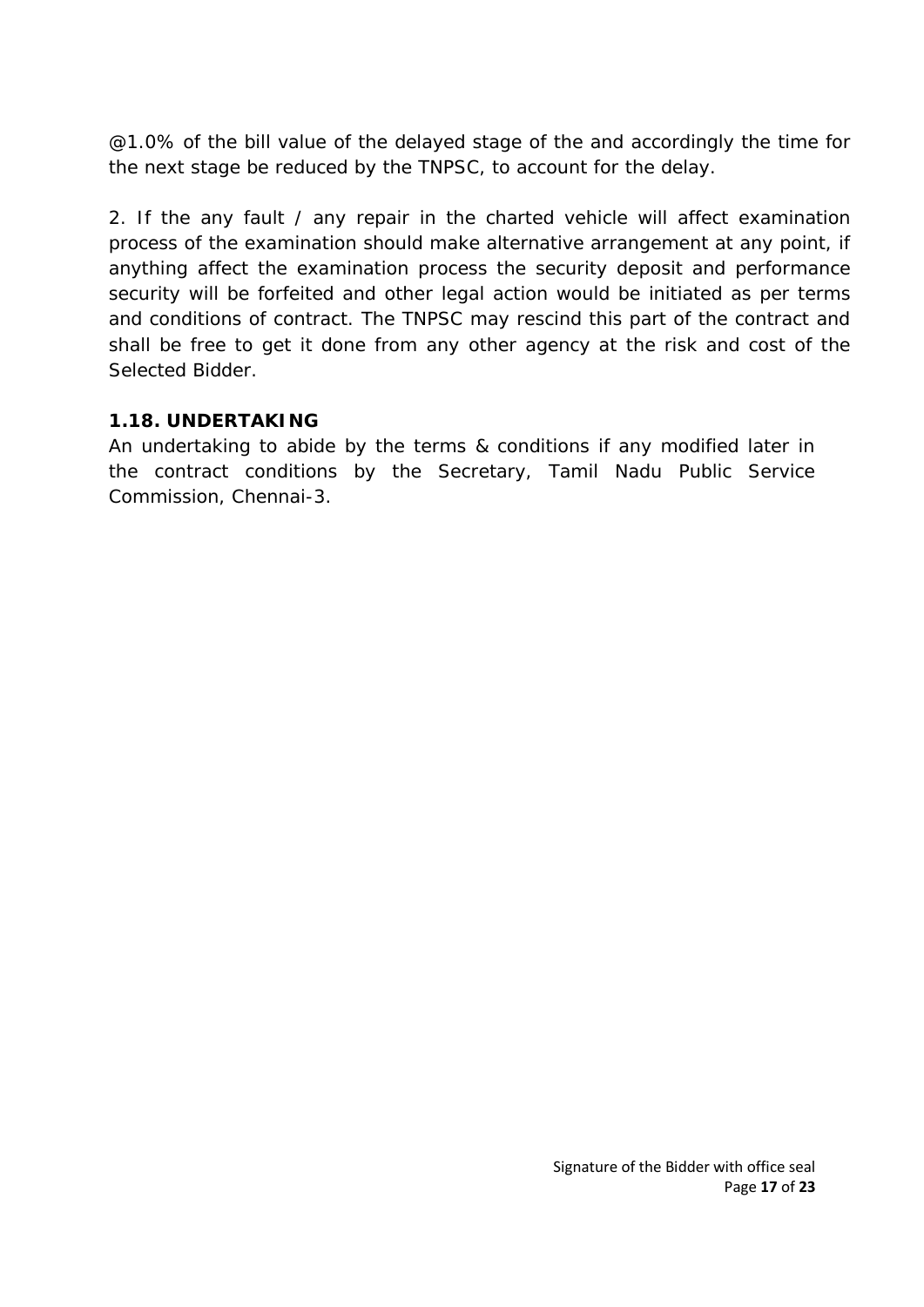## TAMIL NADU PUBLIC SERVICE COMMISSION TNPSC ROAD, PARK TOWN CHENNAI – 600 003. ANNEXURE - I TECHNICAL BID

All information called for in the forms should be furnished against the respective columns. If information is furnished in a separate document, reference to the same should be given against respective columns in such cases. If any particular query is not applicable, it should be stated as "Not Applicable".

A. Profile of the Company

| 1              | Name of the Organisation :      |  |
|----------------|---------------------------------|--|
| $\overline{2}$ | Structure of the Organisation : |  |
| 3              | Address of the Organisation :   |  |
| $\overline{4}$ | Phone Number:                   |  |
| 5              | Fax Number:                     |  |
| 6              | E-mail address :                |  |

B. We have enclosed the following documents: (Bidder has to mention against each item whether it is enclosed or not. If enclosed please mention the page number for ready reference)

| SI.No   Name of the Document                                                                | Enclosed / Page No |  |
|---------------------------------------------------------------------------------------------|--------------------|--|
|                                                                                             | Not Enclosed       |  |
| Tender document duly signed by the<br>authorized signatory of the firm in all the<br>pages. |                    |  |

Signature of the Bidder with office seal Page **18** of **23**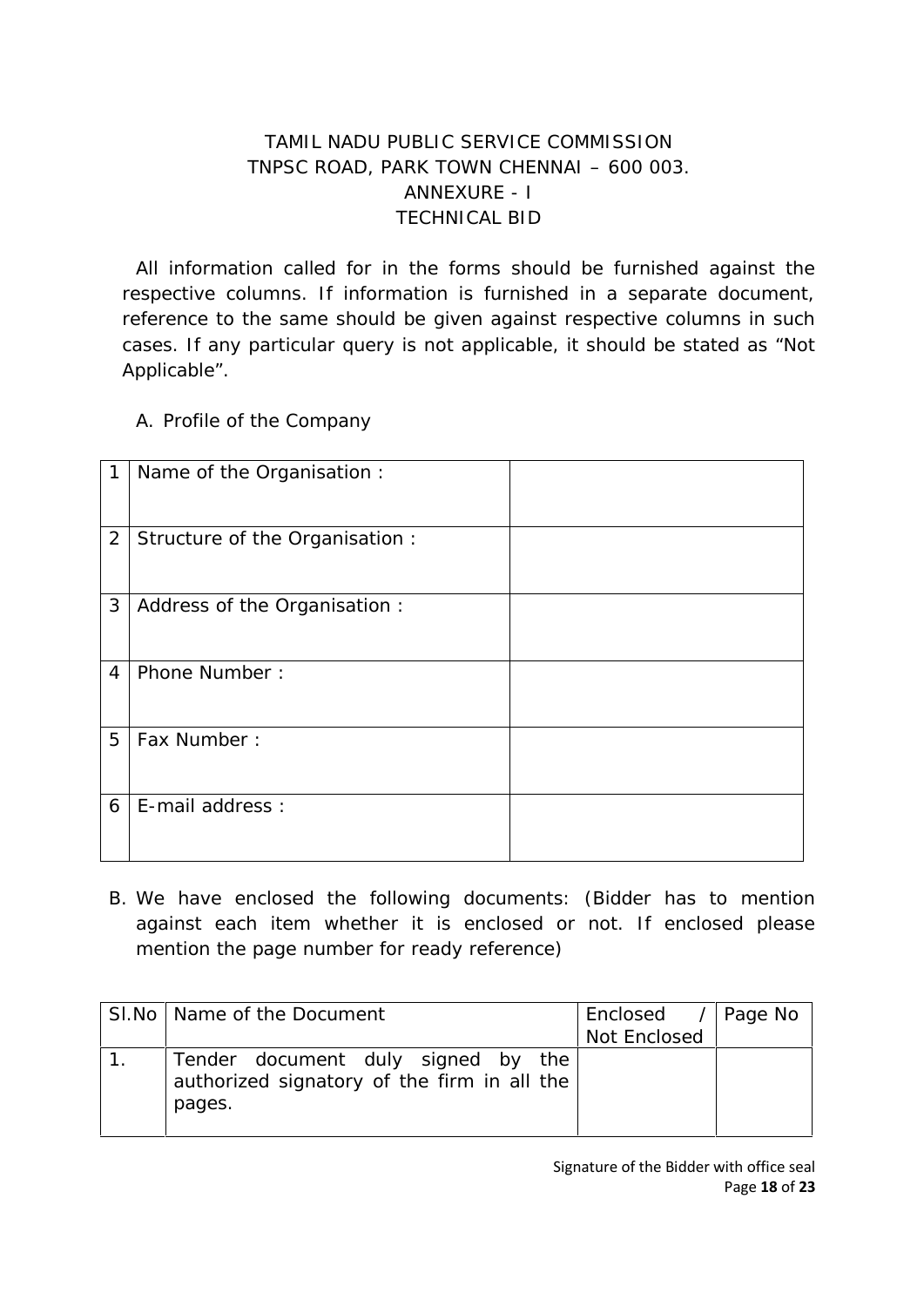| 2.             | Demand Draft for EMD or copy of the<br>permanent registration certificate issued<br>by the Department of Industries &<br>Commerce, Government of Tamil Nadu.                                                |  |
|----------------|-------------------------------------------------------------------------------------------------------------------------------------------------------------------------------------------------------------|--|
| 3.             | Tender offer form duly filled in and signed.                                                                                                                                                                |  |
| 4.             | <b>Bidder's Authorization Certificate</b>                                                                                                                                                                   |  |
| 5.             | Copies of Certificate of incorporation of the<br>firm (e.g. Registration as Partnership firm,<br>Proprietary concern, Company etc.)                                                                         |  |
| 6.             | Copy of Service Tax / GST Registration<br>Certificate.                                                                                                                                                      |  |
| 7 <sub>1</sub> | Copy of the TIN certificate                                                                                                                                                                                 |  |
| 8.             | Copy of PF registration certificate                                                                                                                                                                         |  |
| 9.             | Proof of having executed an similar<br>assignment as mentioned in this tender<br>document for any Government/PSU/Large<br>Private Sector Concerns Institution during<br>the past five years                 |  |
| 10.            | Certificate from its Certified Chartered<br>Accountant stating that the Bidder had a<br>minimum annual turnover of Rupees 1<br>crore during any two years during the<br>period from 2015-2016 to 2017-2018. |  |
| 11.            | Proof in support of Quality Certification<br>received if any                                                                                                                                                |  |
| 12.            | Infrastructural details                                                                                                                                                                                     |  |
| 13.            | Client feedback about the track record of<br>the Bidder                                                                                                                                                     |  |
| 14.            | Other documents if any                                                                                                                                                                                      |  |

#### CERTIFICATE

I / We have read the tender documents completely and understood the requirements and conditions laid down in it. I / We certify that our firm is eligible to participate in this tender as per the eligibility criteria specified in this tender document. I/We will abide by the tender Terms and Conditions given in the documents. I/We have signed in all the pages of the tender documents.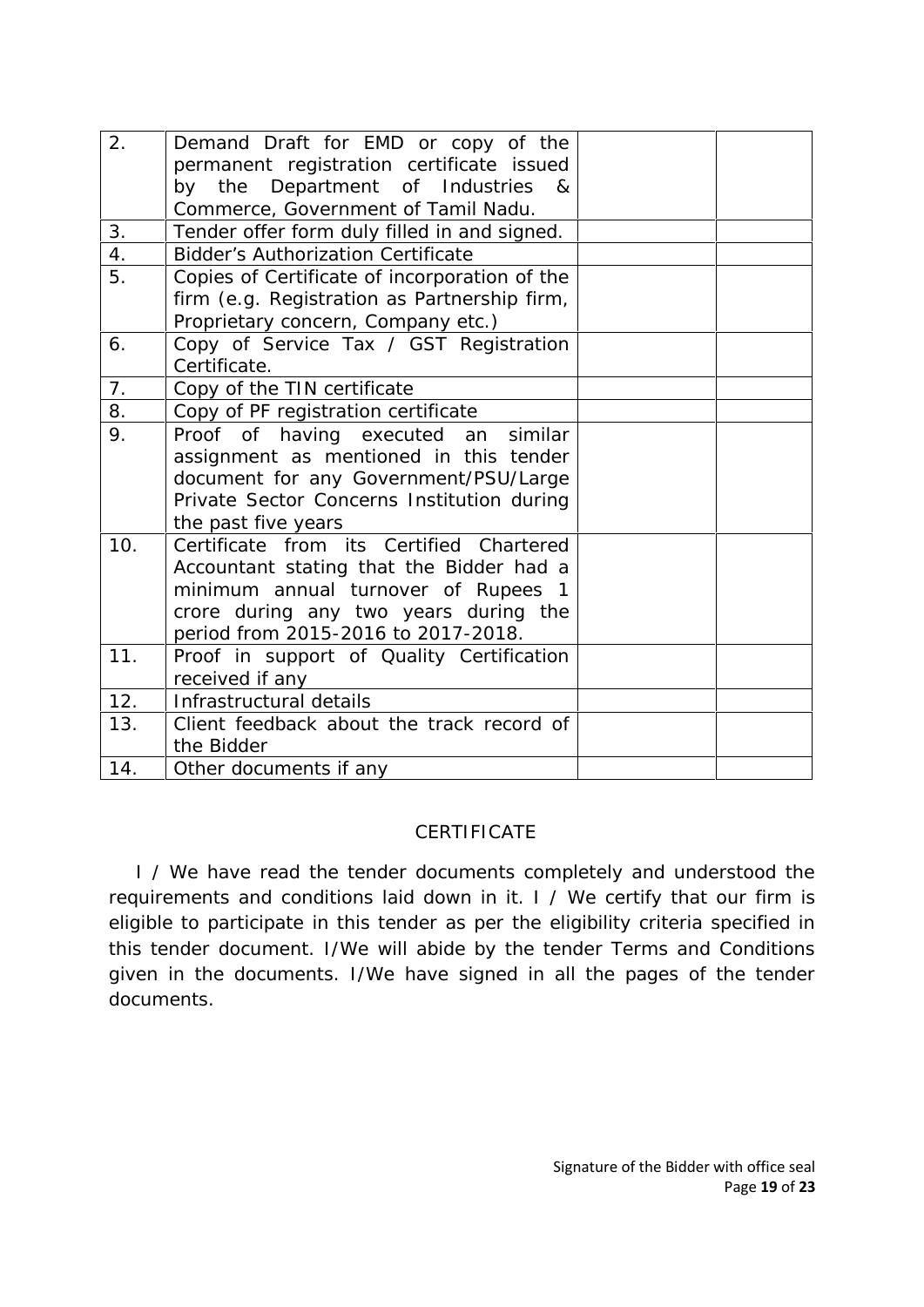## ANNEXURE – II

NAME OF WORK: Transportation of important documents of Tamil Nadu Public Service Commission through closed container carriage lorries to the designated Treasuries / Sub Treasuries or vice versa

| Quote the rate as, per kilometer basis |   |  |
|----------------------------------------|---|--|
|                                        | ∗ |  |

\* Rate exclusive of all Taxes.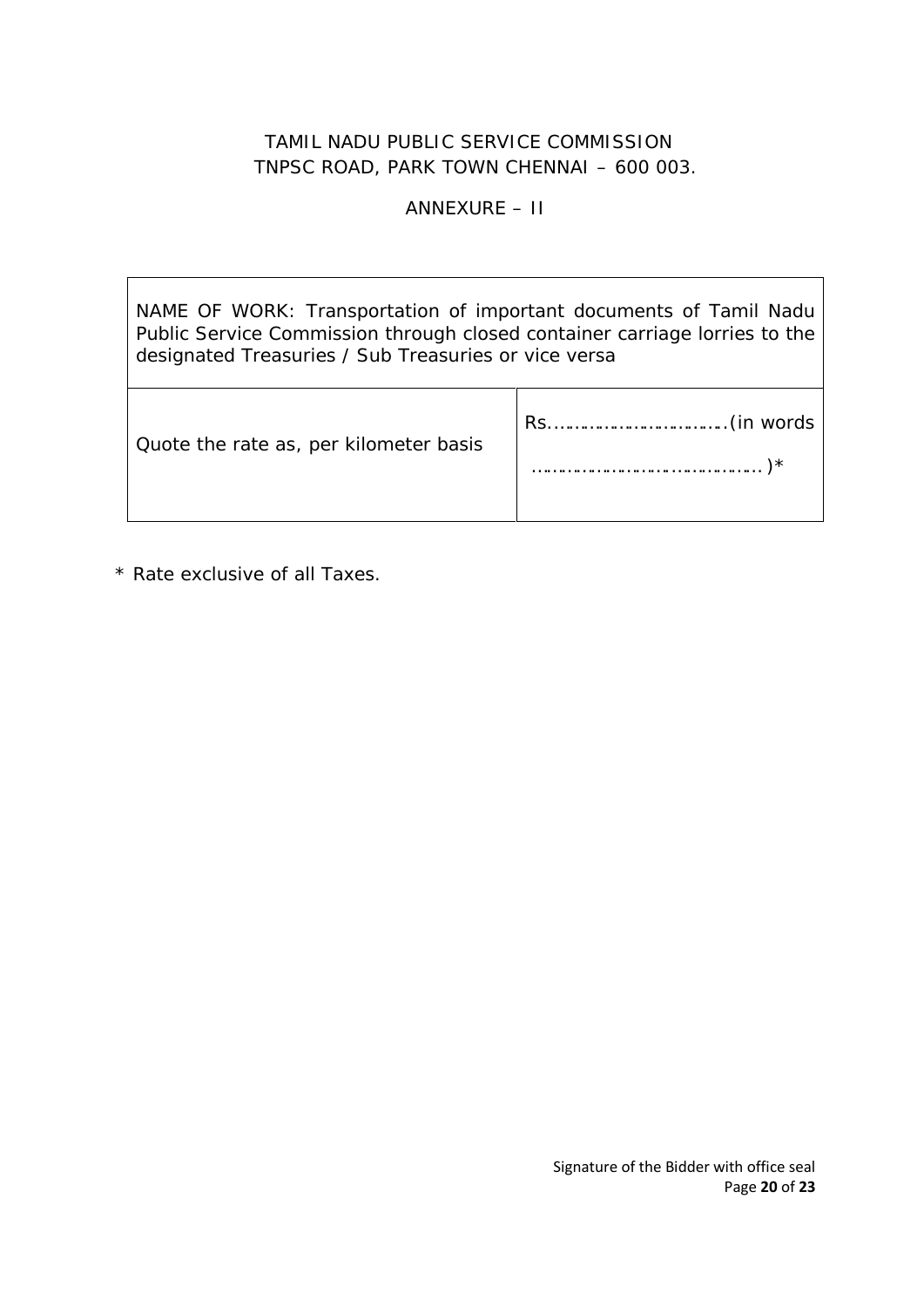## ANNEXURE – III

## INFORMATION REGARDING CURRENT LITIGATION/DEBARRING/ EXPELLING OF APPLICANT OR ABANDONMENT OF WORK BY THE APPLICANT

1. (a) Is the Applicant currently involved in any Arbitration / Litigation relating to the Contract works **Yes / No** 

(b) If yes, Details thereon

2. (a) Has the Applicant or any of its constituent partners been Debarred/ Expelled by any Agency during the past "Five" years **Yes / No**

(b) If yes, Details thereon

3. (a) Has the Applicant or any of its constituent partners failed to complete, any contract work during the past "Three" years **Yes / No** 

(b) If yes, give details thereon Signature of the Bidder with office seal Page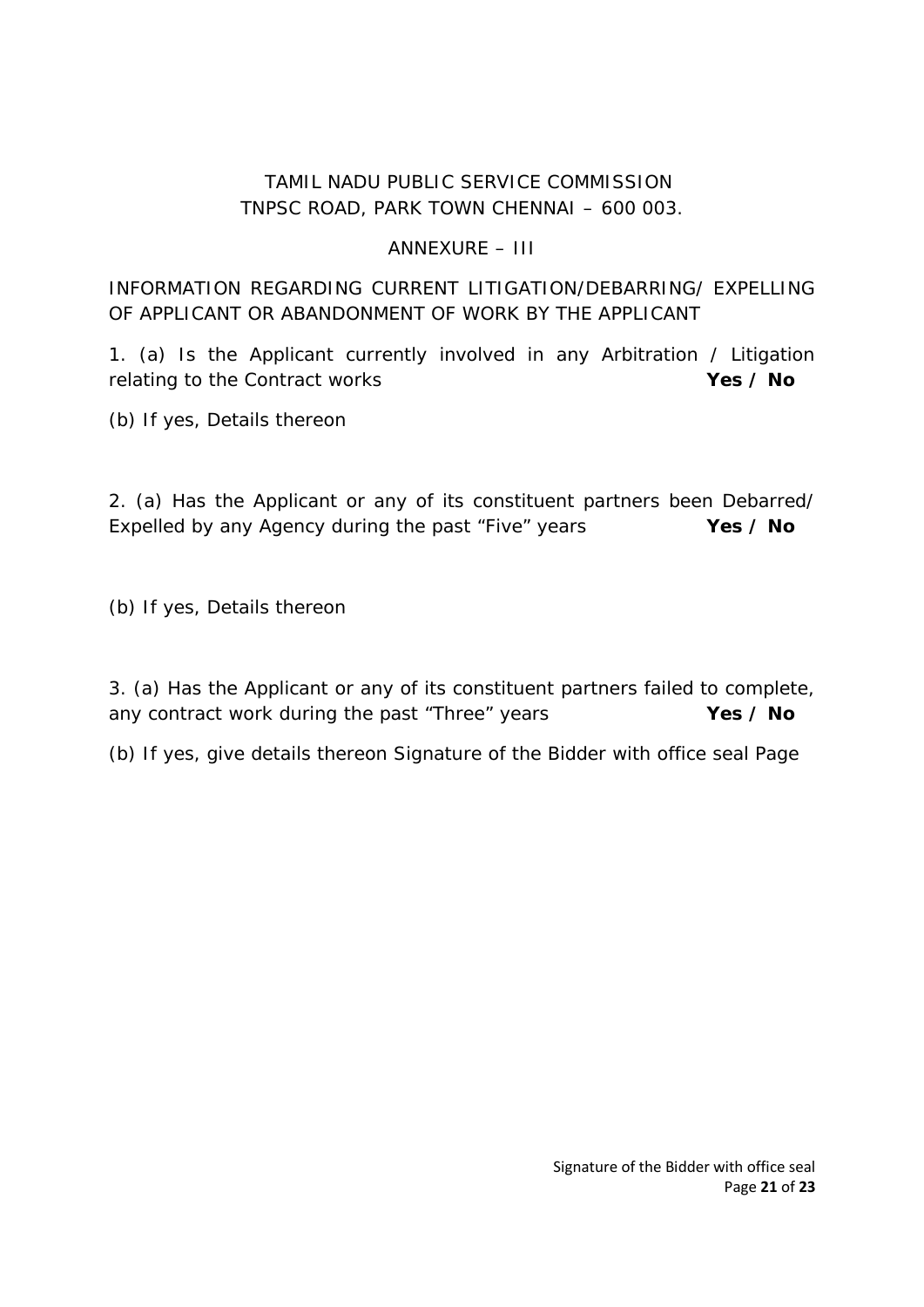## ANNEXURE – IV

## AFFIDAVIT (to be certified by a Notary Public)

To The Secretary Tamil Nadu Public Service Commission, TNPSC Road, Park Town, Chennai-600 003.

Respected Sir, This to certify that we …………(Name of the Company) ………..

- 1) Have not been currently involved in any Arbitration / Litigation relating to the Contract works.
- 2) We or any of our constituent partners have not been Debarred / Black listed by any PSU / Department during the past "Five" years.

3) We or any of our constituent partners have not failed to complete, any contract work during the past "Three" years.

3) We abide by the terms & conditions, if any, modified later in the contract conditions by the Secretary, Tamil Nadu Public Service Commission, Chennai600003.

Authorised Signatory